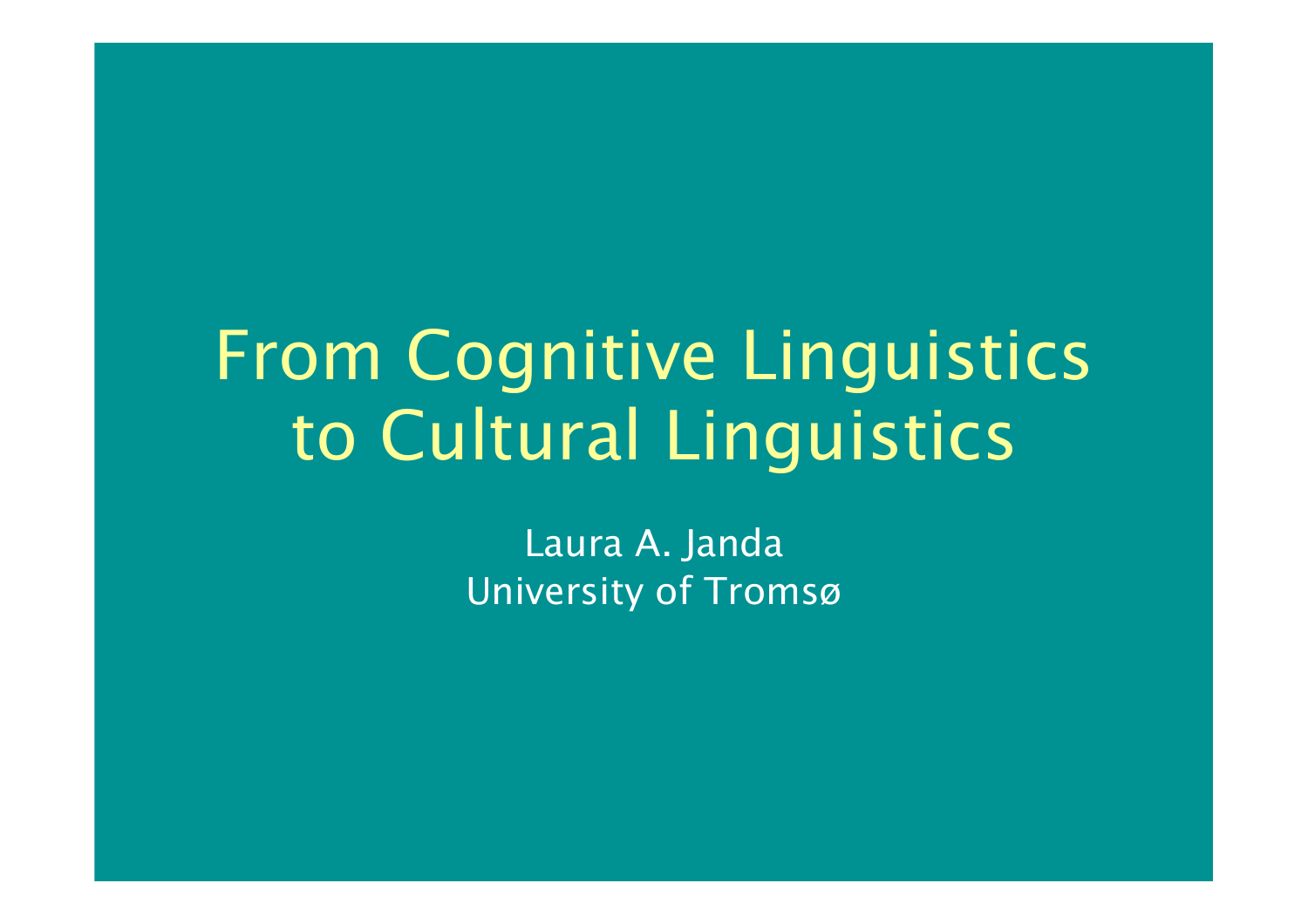

Which comes first, culture or language?

- Language and culture are inseparable – But treated as distinct by scholars
- Cognitive Linguistics has the potential to bridge this gap (Palmer 1996, Achard & Kemmer 2004)
	- linguistic phenomena as artifacts of human experience
	- how human beings conceive of, manipulate, and metaphorically extend meaning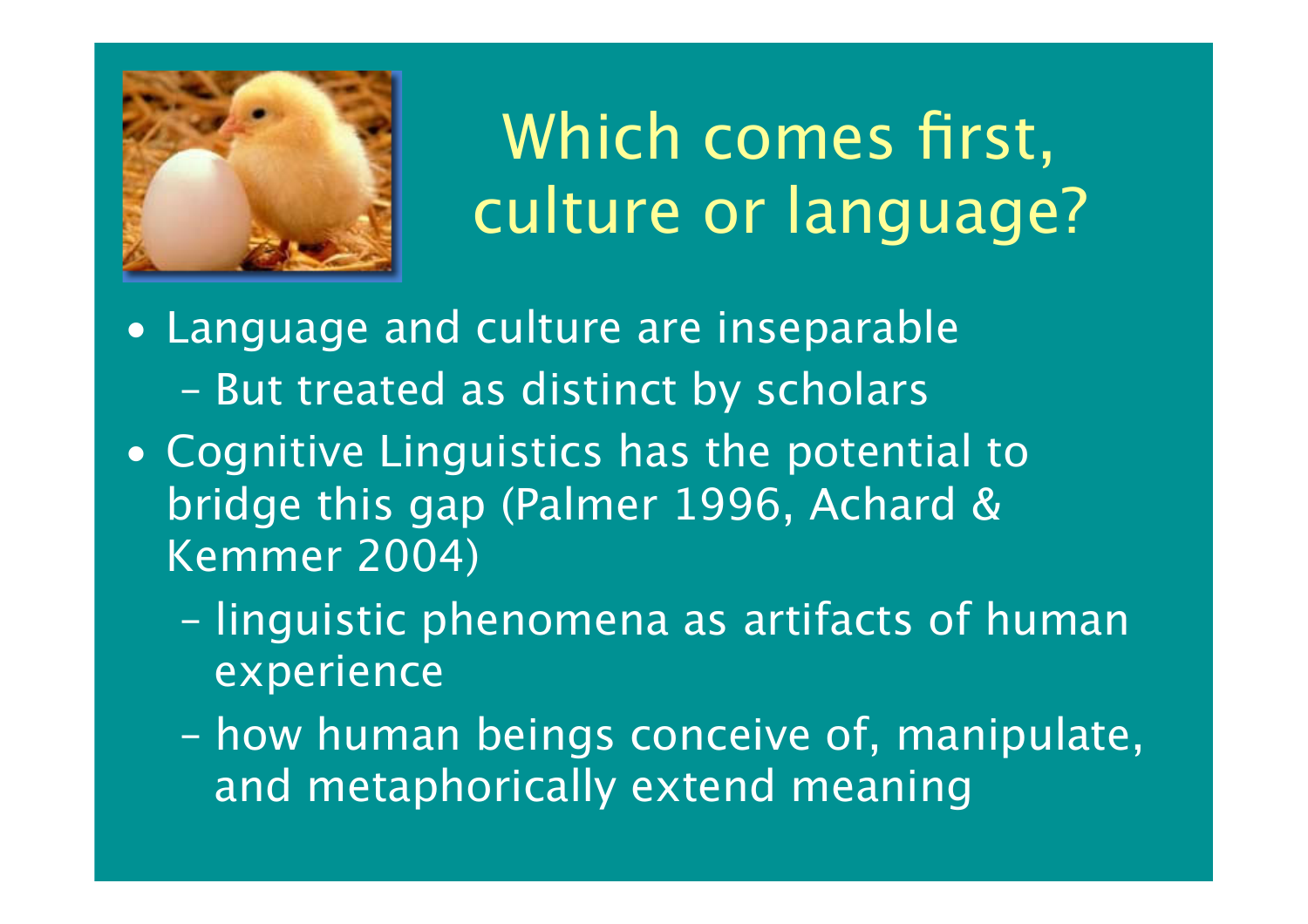# Overview

- 1. What is Cultural Linguistics?
- 2. What can Cognitive Linguistics contribute to Cultural Linguistics?
- 3. Case Studies in Cultural **Linguistics**
- 4. Conclusion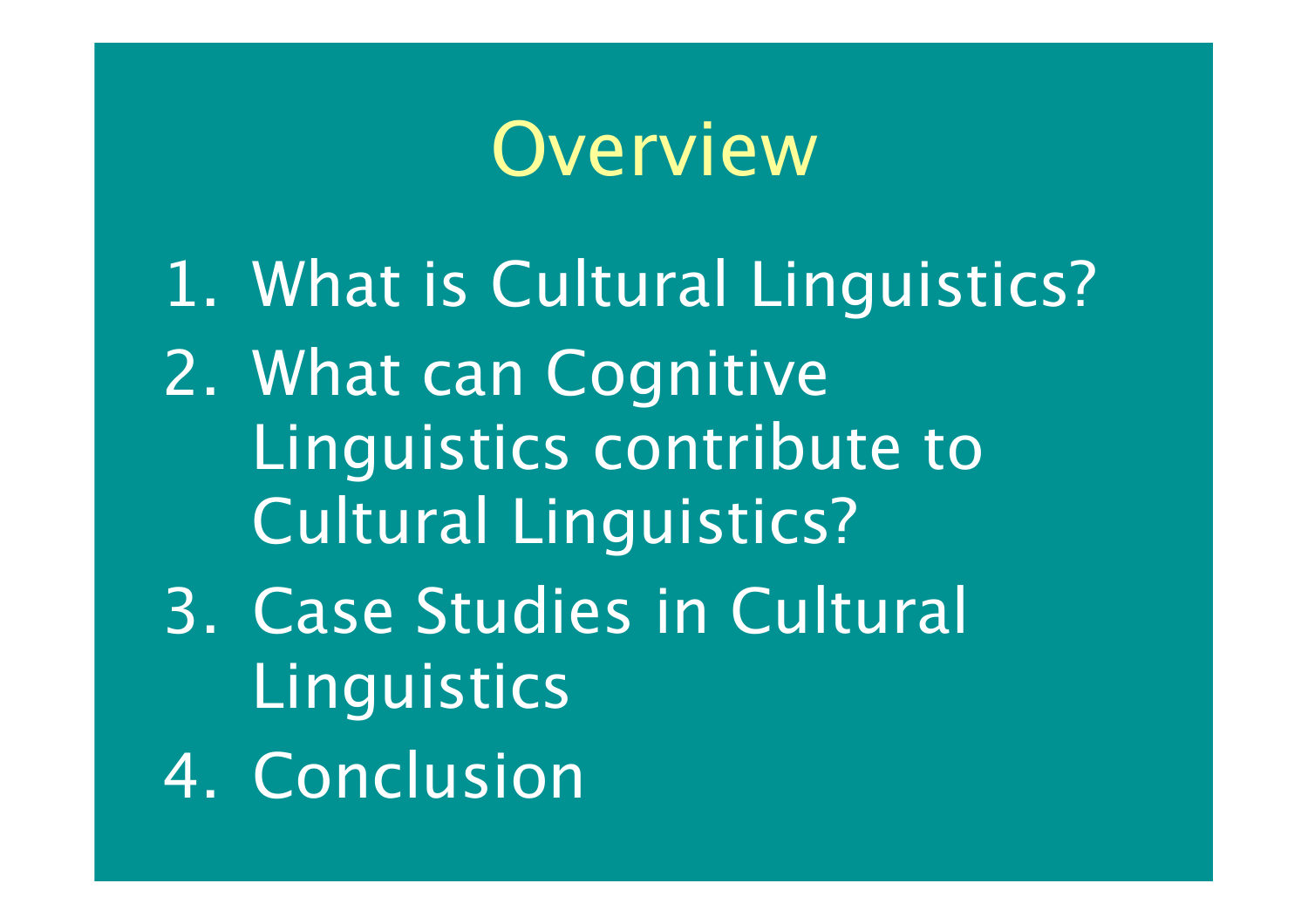# 1. What is Cultural Linguistics?

- a. Relationship between language and cultural identity
- b. How cultural concepts are embedded in language
- c. What goes into an utterance
- d. The parameters a speaker must attend to
- e. "Thinking for speaking"
- f. Grammar as a cultural construct in context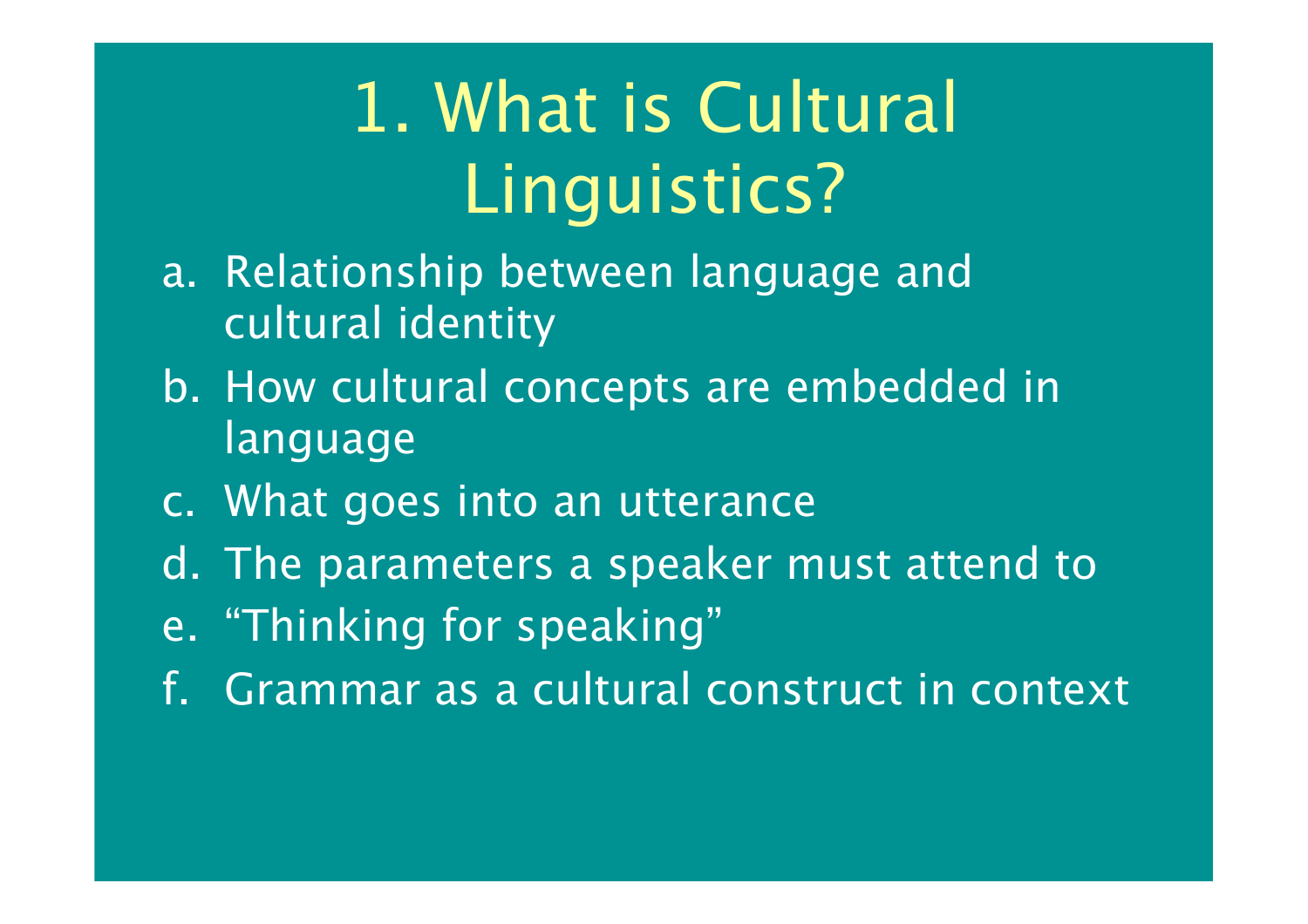

## 1a. Relationship between language and cultural identity

**Language is the vehicle for nearly** every type of cultural expression

- Culture with "C": prose, poetry, theater, ritual
- Culture with "c": jokes, sayings, songs
- Transmission of "wordless" media: music, dance, food, costume, handicrafts
- Most important factor in group identity
- Vast majority of minority groups are losing their languages today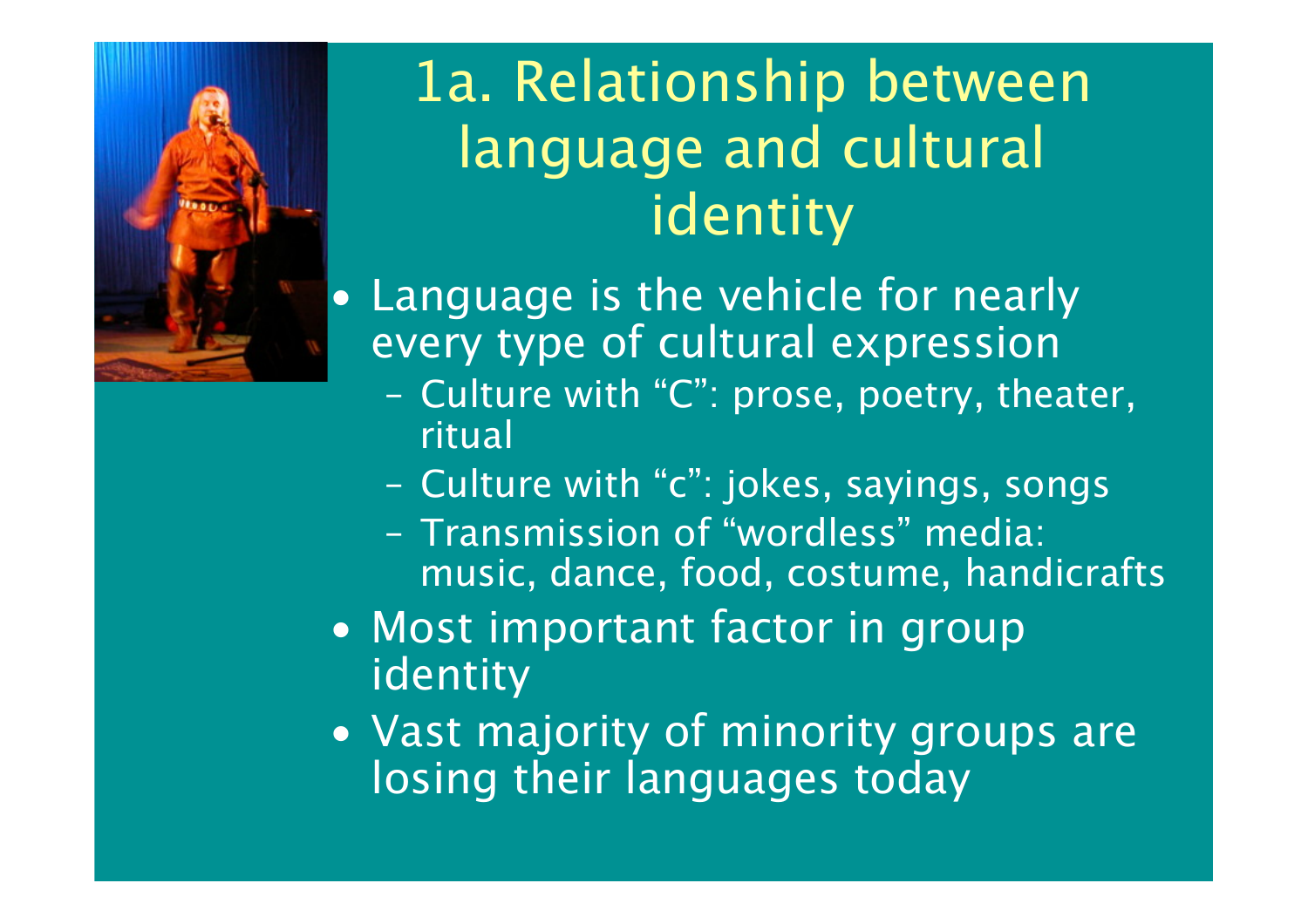1b. How cultural concepts are embedded in language

• Lexical characteristics



- Nomenclature for ecological niches
- Language-specific lexemes, cf. Cz mlsat, Norw å slurve
- Grammatical characteristics
	- E.g., syntactic constructions, verb inflections
	- Often overlooked and difficult to compare
	- Dictate how content is organized and presented
	- Systematic, therefore potentially greater impact
- Lexicon and Grammar are cultural constructs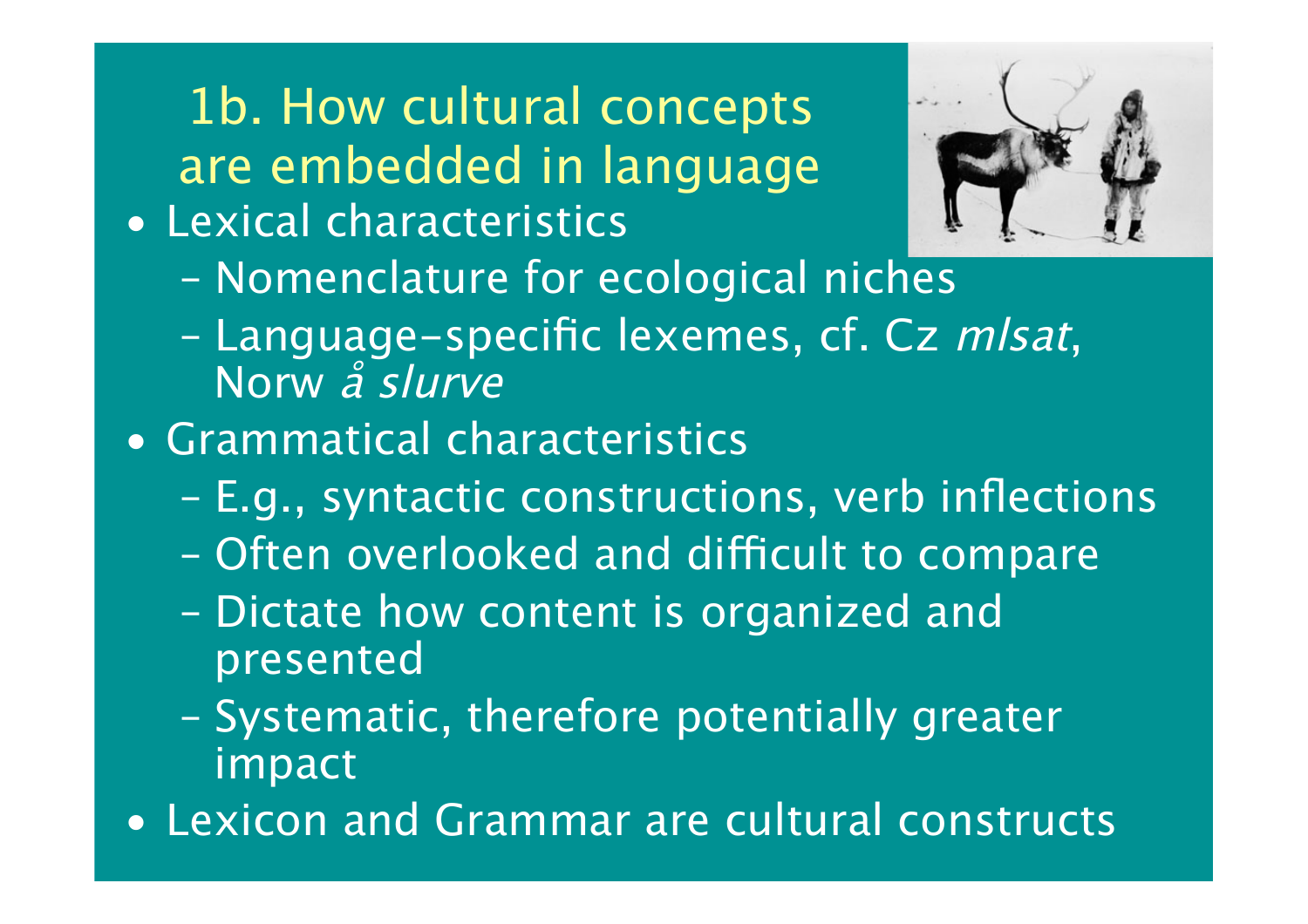#### 1c. What goes into an utterance • Prisms through which information passes before an utterance is

pronounced

- Sensory perception organs
- Conceptual process
- Construal, mental states, imagined scenes, hypotheses, pragmatic intentions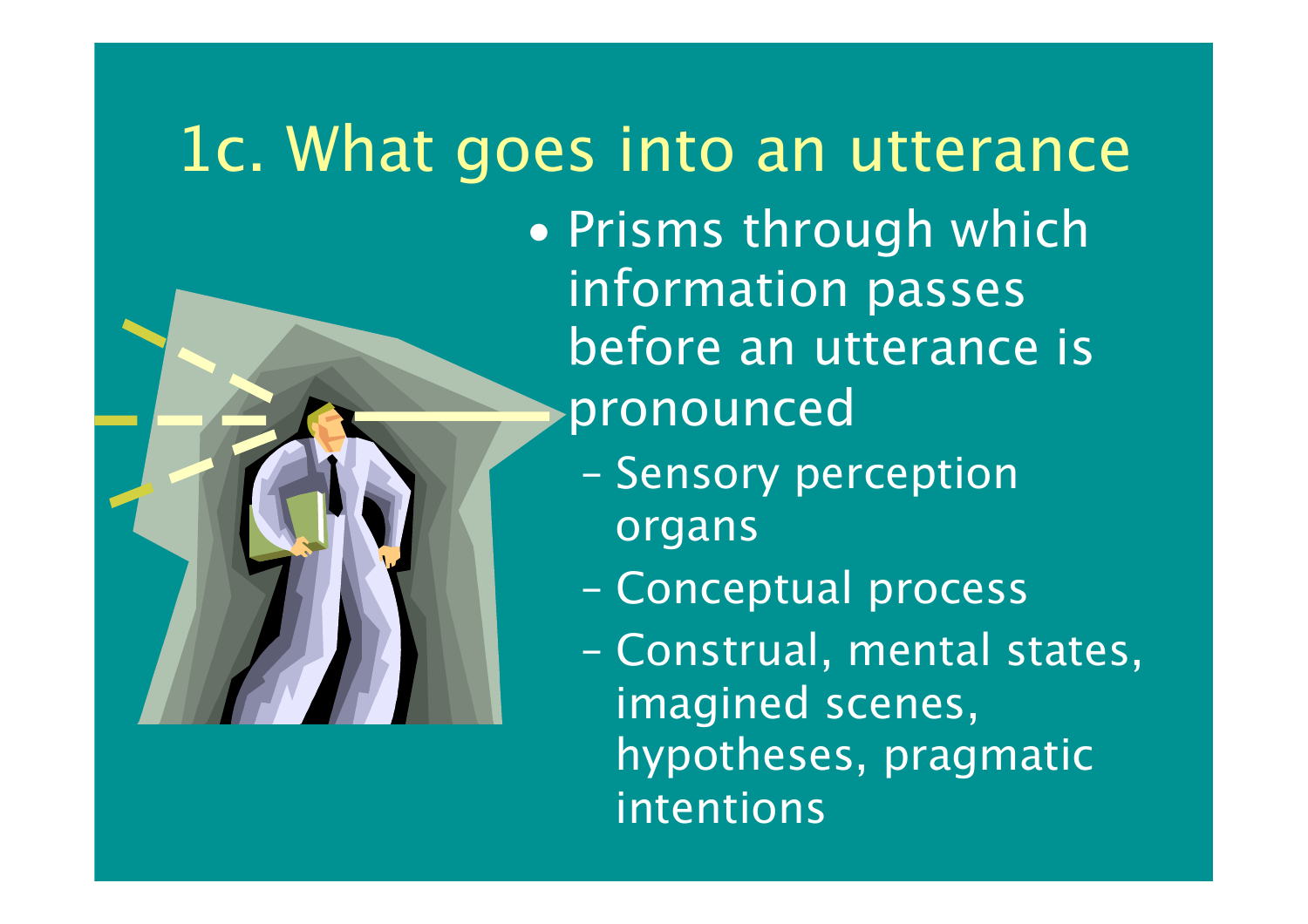## 1d. The parameters a speaker must attend to

- Many possible linguistic outputs for the same input and speaker
- Choice of options are presented by grammar
- Largely unconscious, yet pervasive, involving hundreds of distinctions in a given language
- Connect to essential concepts such as human relations and time/event structure
- Differ widely across languages
	- E.g., gender, number, verb-framed vs. satelliteframed, temporal location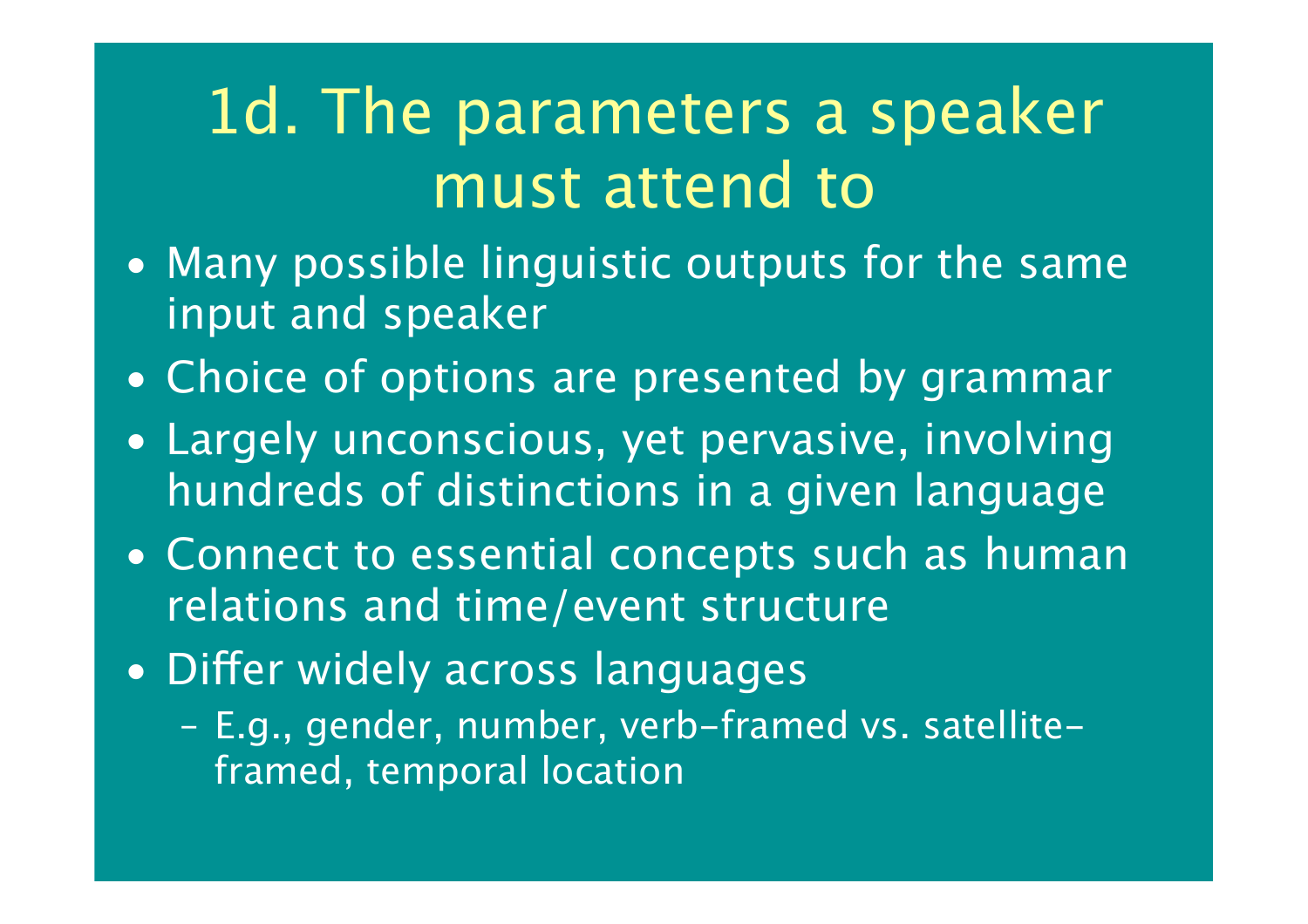# 1e. "Thinking for speaking"

- Symbiotic relationship between language and culture
- Grammatical structure as a cultural norm
- Co-evolution and co-influence, not unidirectional determinism
- Distinctive patterns of "Thinking for speaking" (Slobin 1987)
- Every language meets expressive needs of its community, but equality does not mean interchangeability
- One can't just take the contents of one culture and express them in another language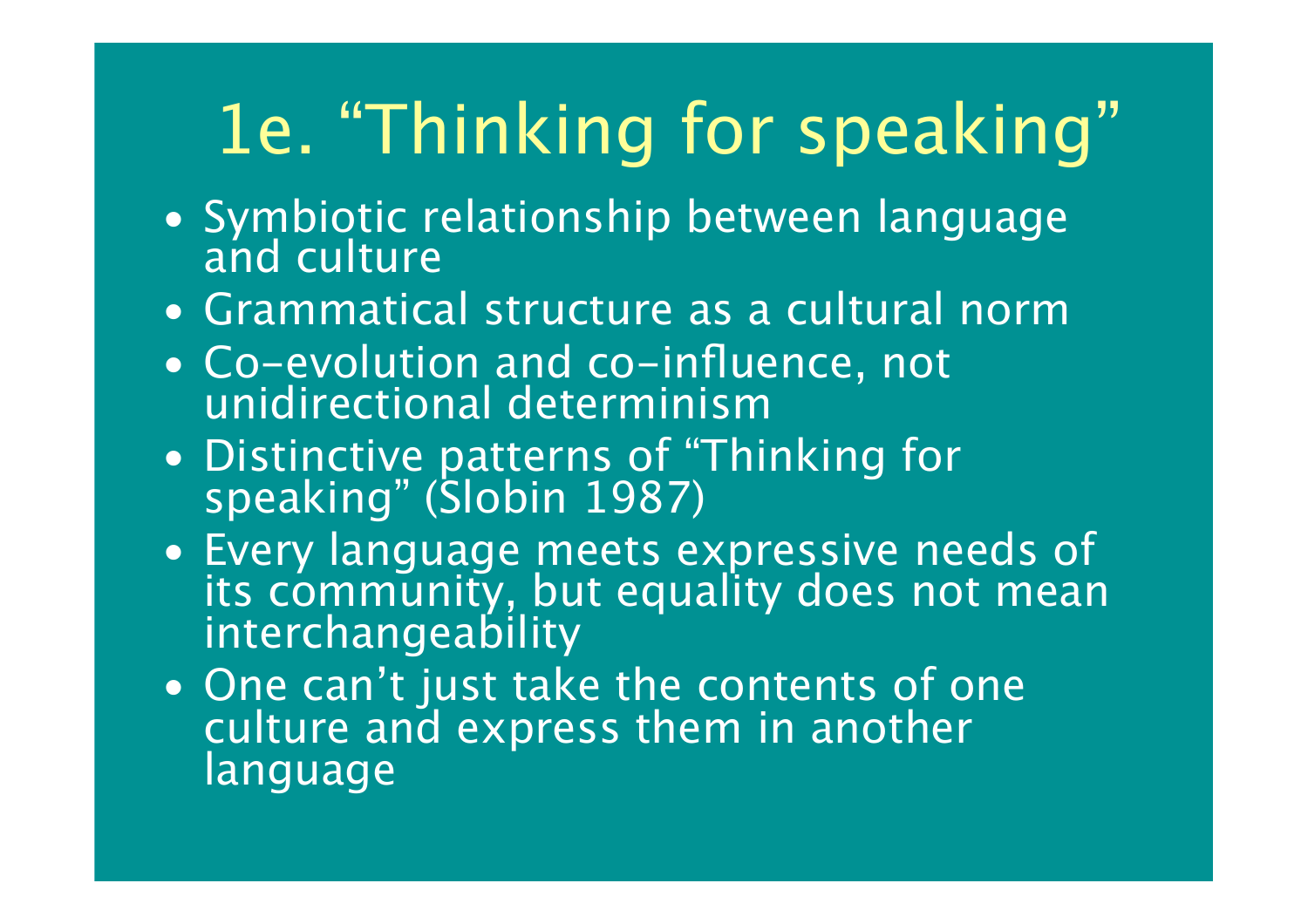1f. Grammar as a cultural construct in context

- To what extent are grammatical and cultural patterns consistent?
- Are there connections between what grammars highlight and what cultures highlight?
	- E.g. honorifics and respect for social hierarchy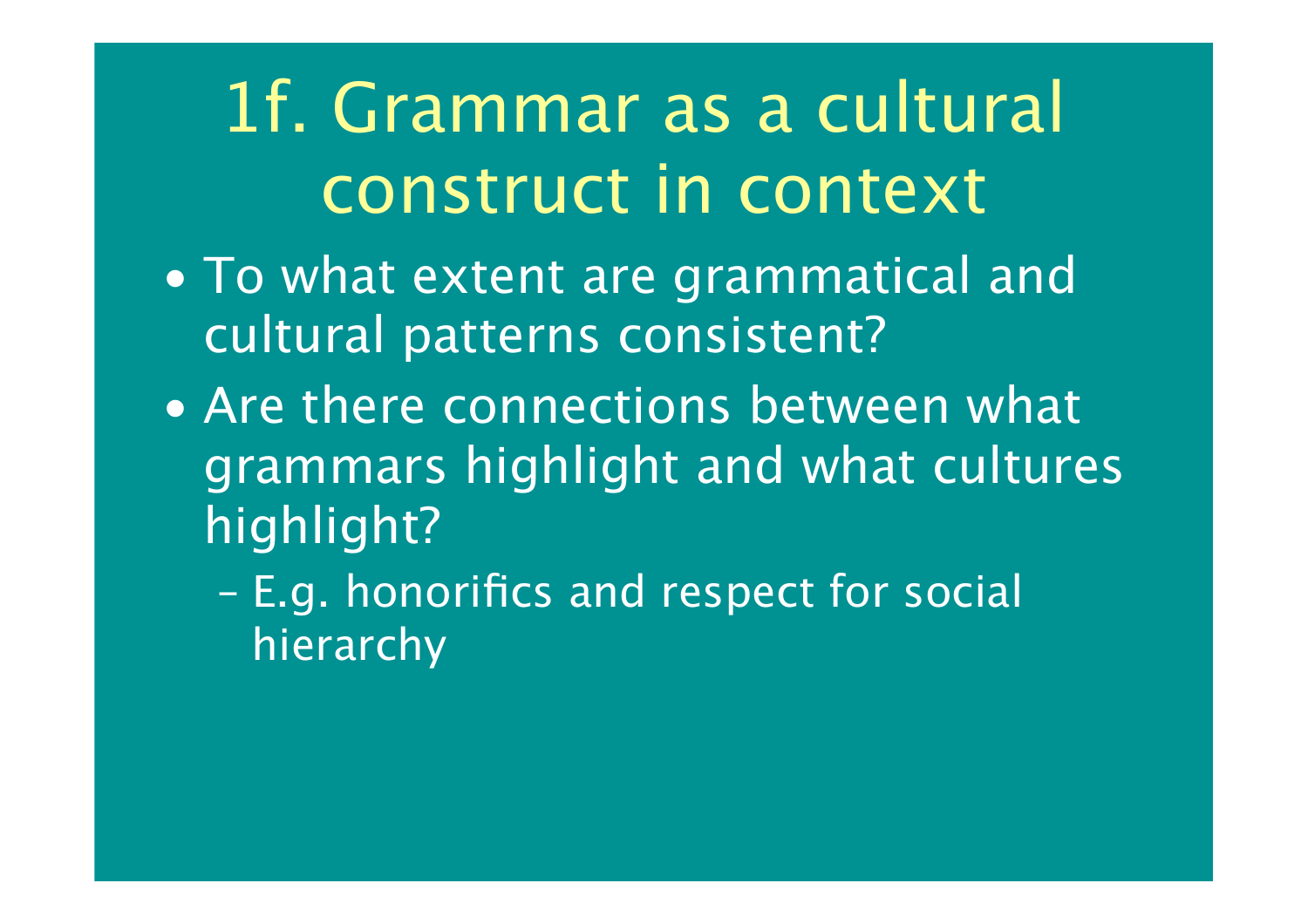2. What can Cognitive Linguistics contribute to Cultural Linguistics?

- a. Recognition of meaning as inherent to all linguistic structures
- b. Grounding of meaning in human experience and extension of meaning via metaphor
- c. Integration of linguistic and nonlinguistic cognition
- d. Absence of a presumed set of "language universals"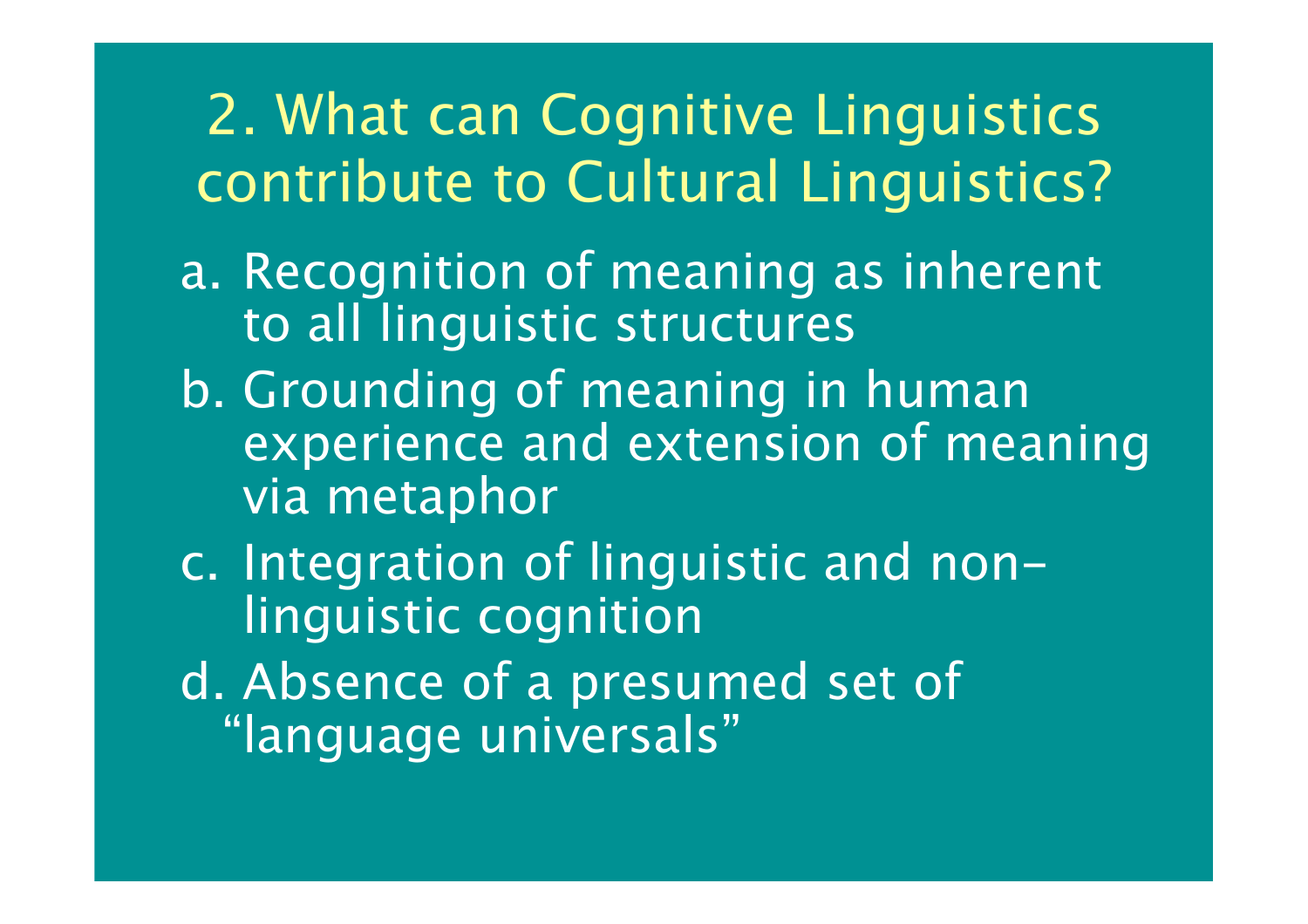#### 2a. Recognition of meaning as inherent to all linguistic structures

- Cognitive Linguistics does not insist on autonomous "modes" such as lexicon vs. syntax
- All units and structures are meaningful – this includes grammar, not just lexicon
- Use of a particular linguistic category is thus meaningful
- Therefore grammar is relevant to culture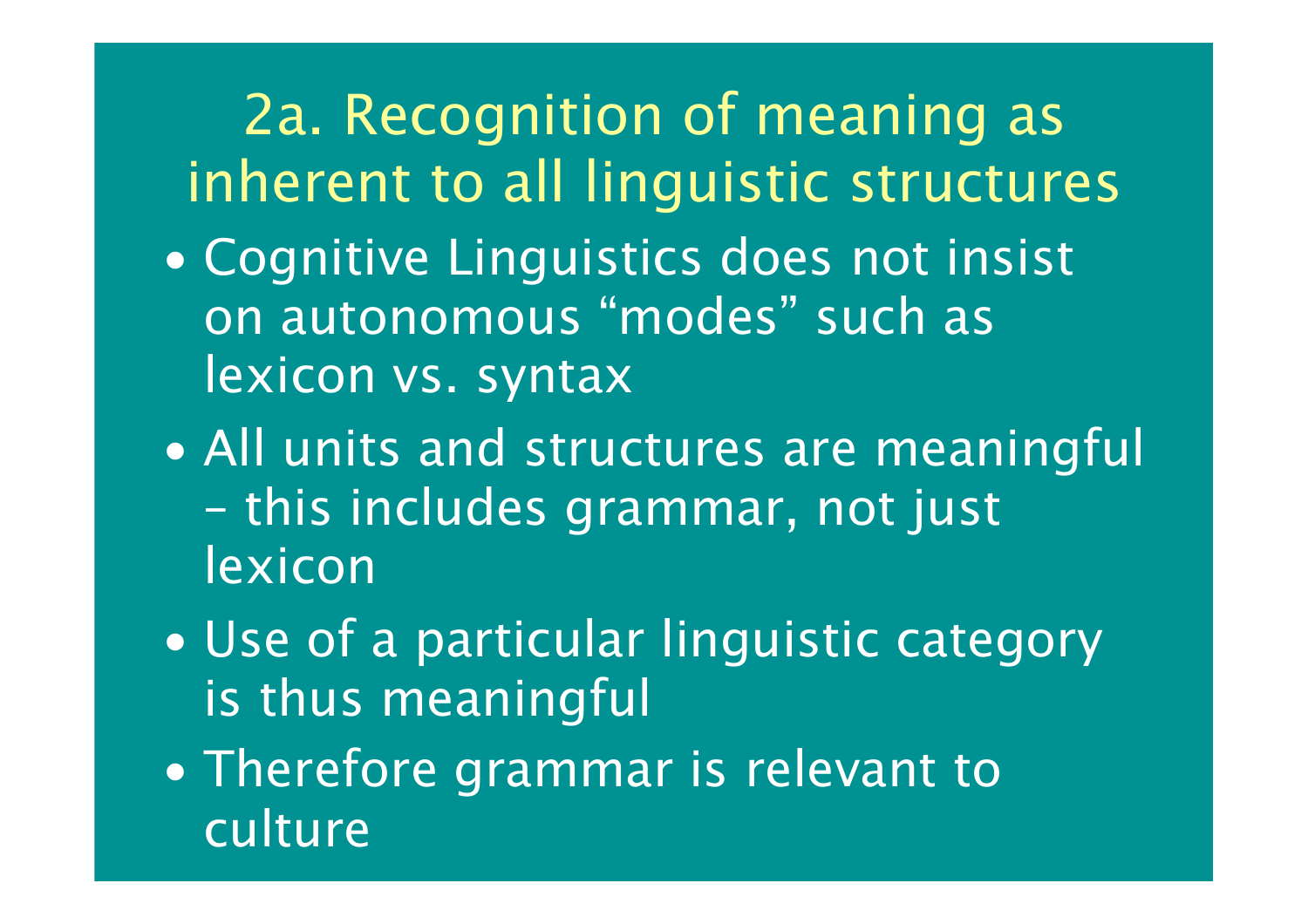2b. Grounding of meaning in human experience and extension via metaphor

- There are many experiences all human beings share
	- E.g., gravity gives us UP vs. DOWN
	- Most languages extend this distinction metaphorically, but different languages do so in different ways, cf. Cz nad <sup>o</sup>čekávání, nad mé chápání vs. Eng beyond expectation, beyond me; Chinese "vertical time"
- Every language has a unique metaphorical profile, and this profile has cultural significance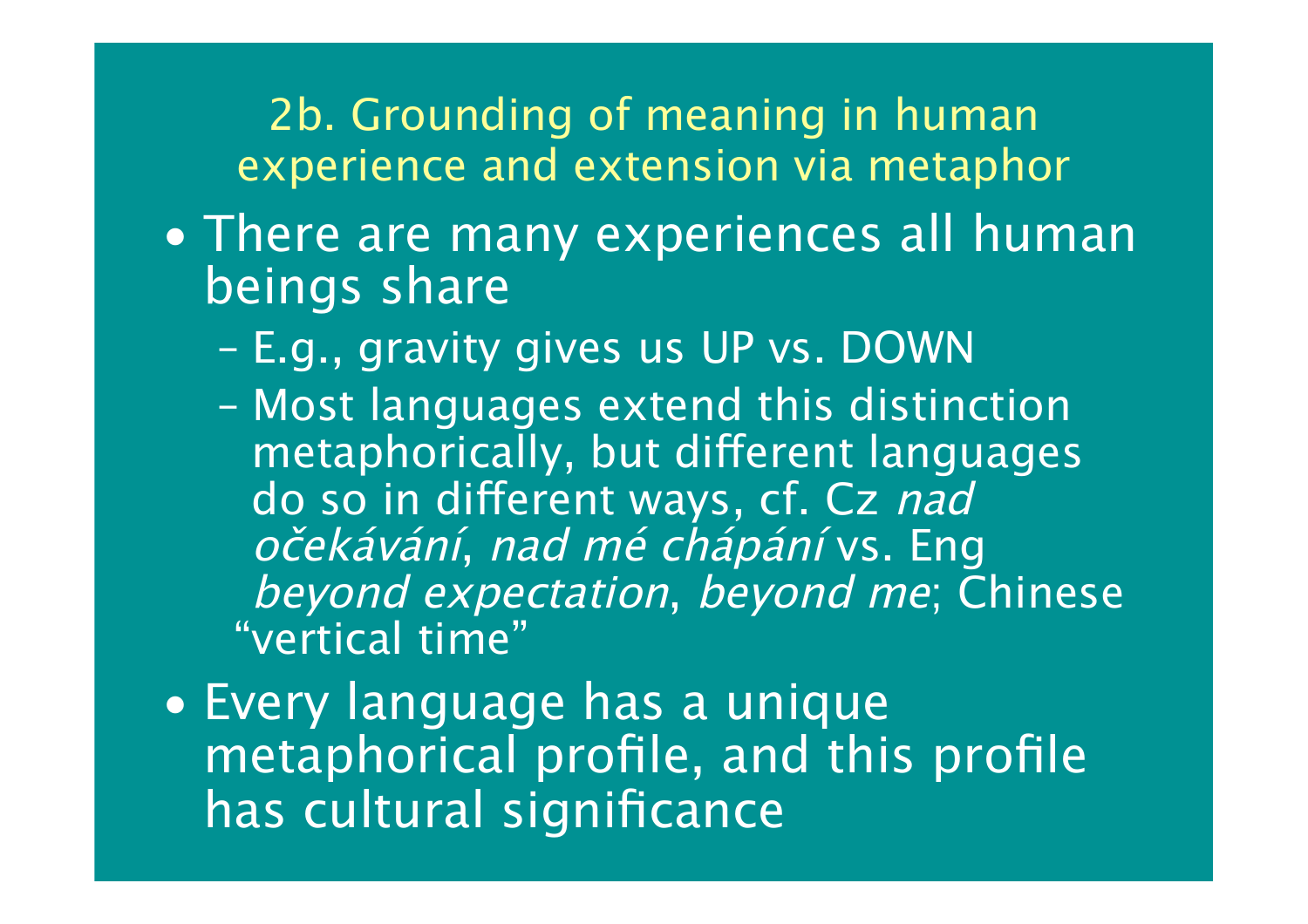## 2c. Integration of linguistic and non-linguistic cognition

- Linguistic categories behave the same way as all other human cognitive categories
	- per-/conceptual category for color blue is subject to same cognitive constraints as lexeme blue, and "extralinguistic" knowledge is part of the same package
	- The meaning of a concept like *blue* differs across **cultures**
	- Key words (and grammatical structures) can shed light on the world-view of a given language community (Zaliznjak, Levontina & Šmelev 2005)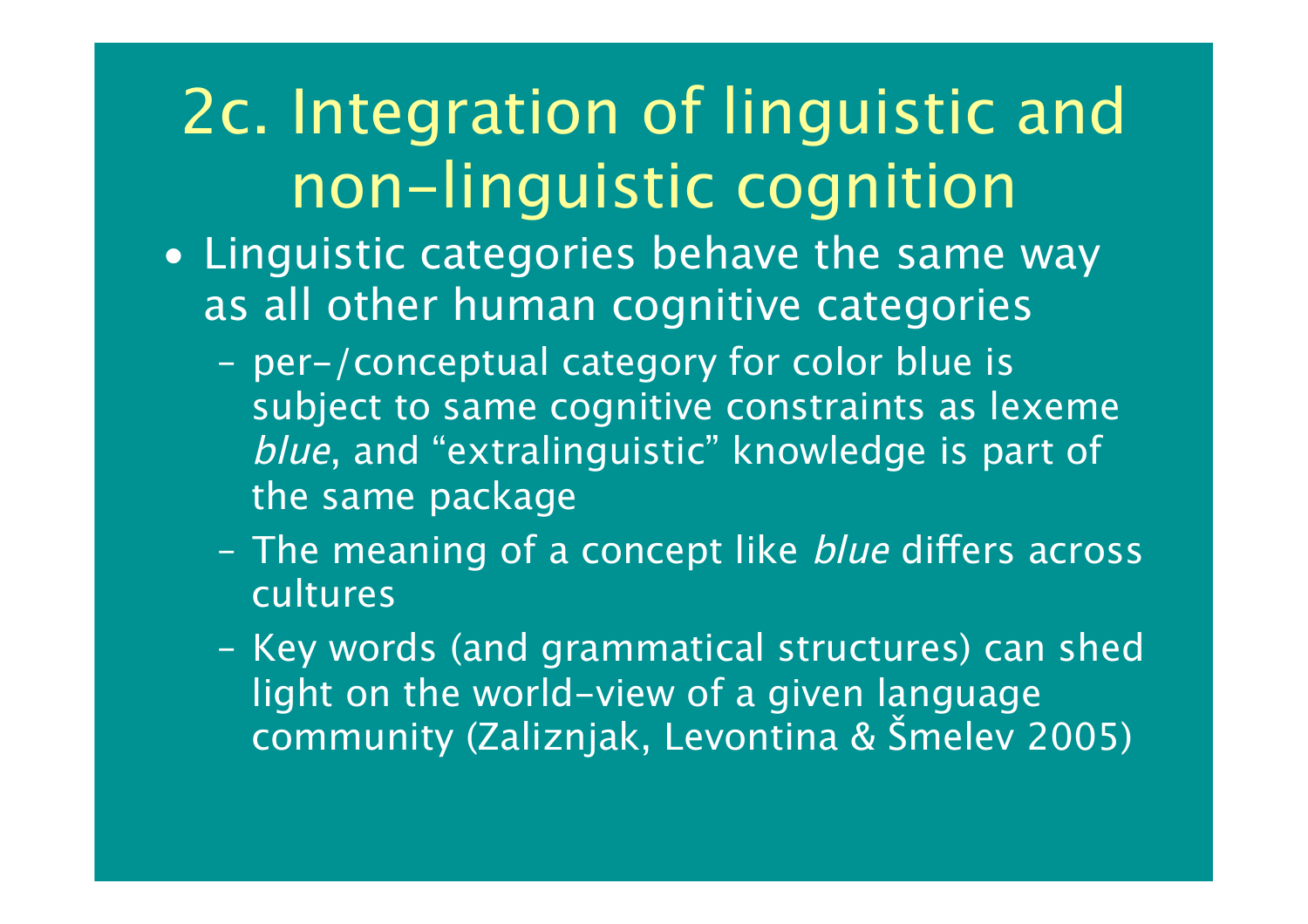# 2d. Absence of a presumed set of "language universals"

- Lack of a priori assumptions about specific universals makes Cognitive Linguistics wellsuited for exploration of diversity, both linguistic and cultural
- Supports investigation of inherent values of distinctions made in different languages, rather than just calculating overlap and "distance"
	- E.g., Germanic & Slavic languages organize physical location around concepts of containment and supporting surfaces (in vs. on), but Korean focuses on tight vs. loose fit (kkita vs. nehta; Bowerman & Choi 2003)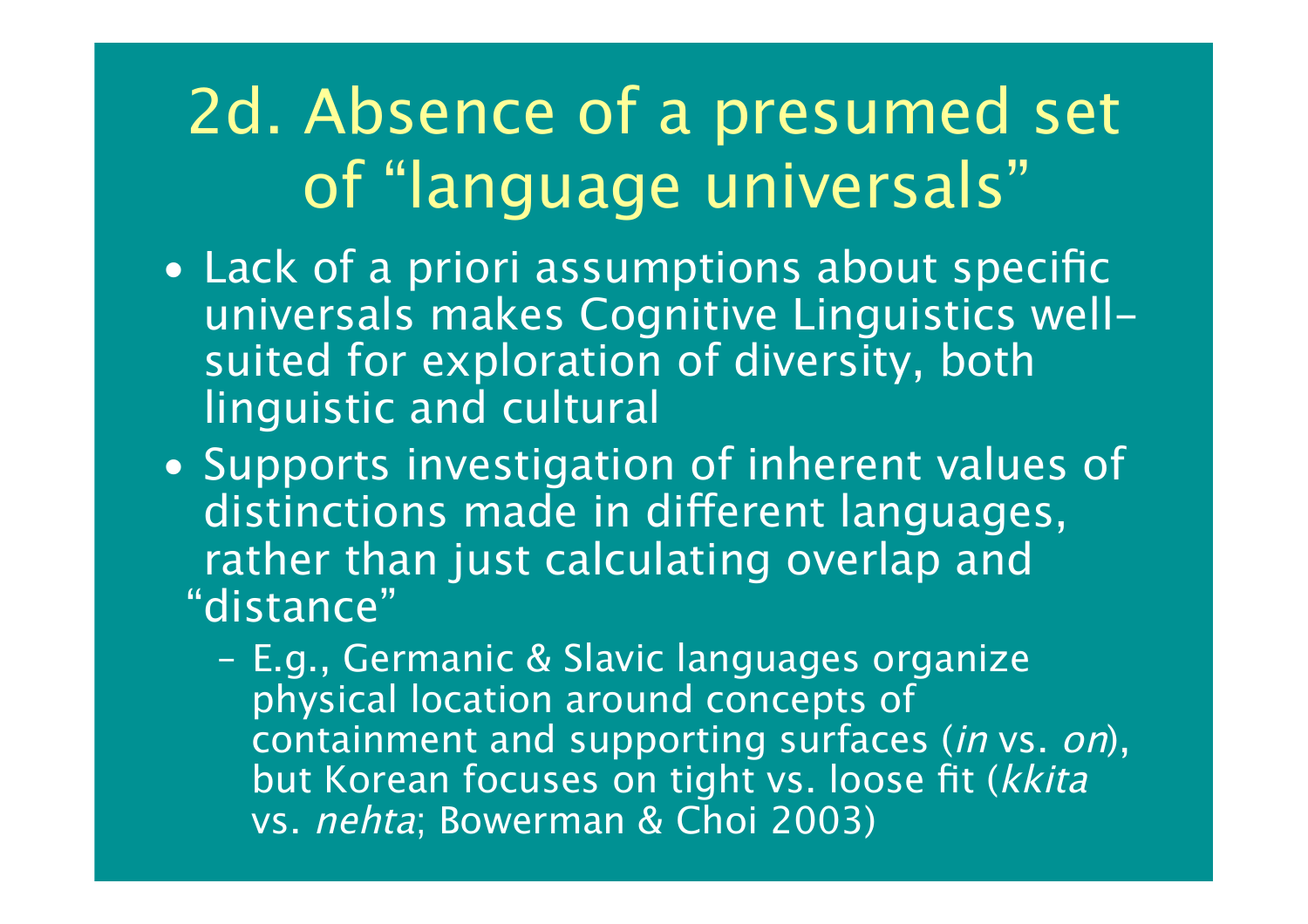2. Summary of what Cognitive Linguistics can contribute • If:

- Meaning plays a role in all linguistic phenomena
- Grammar is connected to culture via shared content
- Then:
	- Grammar is part of the semiotic endeavor of projecting values and identity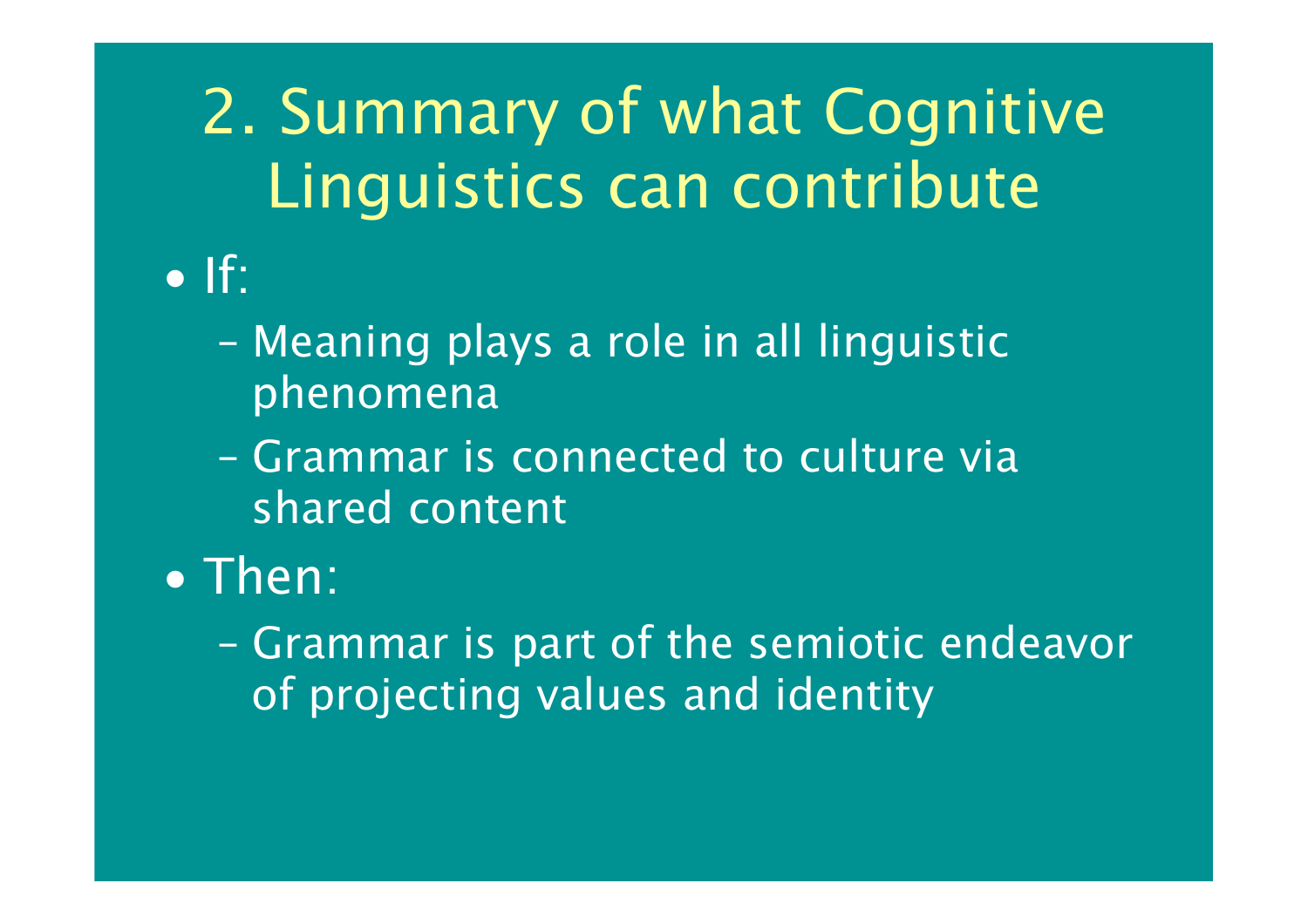2. Summary of what Cognitive Linguistics can contribute

- Both language and culture use metaphor to elaborate their content
- Inclusion of "extralinguistic" knowledge in linguistic categories integrates language and culture
- Encourages focus on languagespecific values and their culturespecific parallels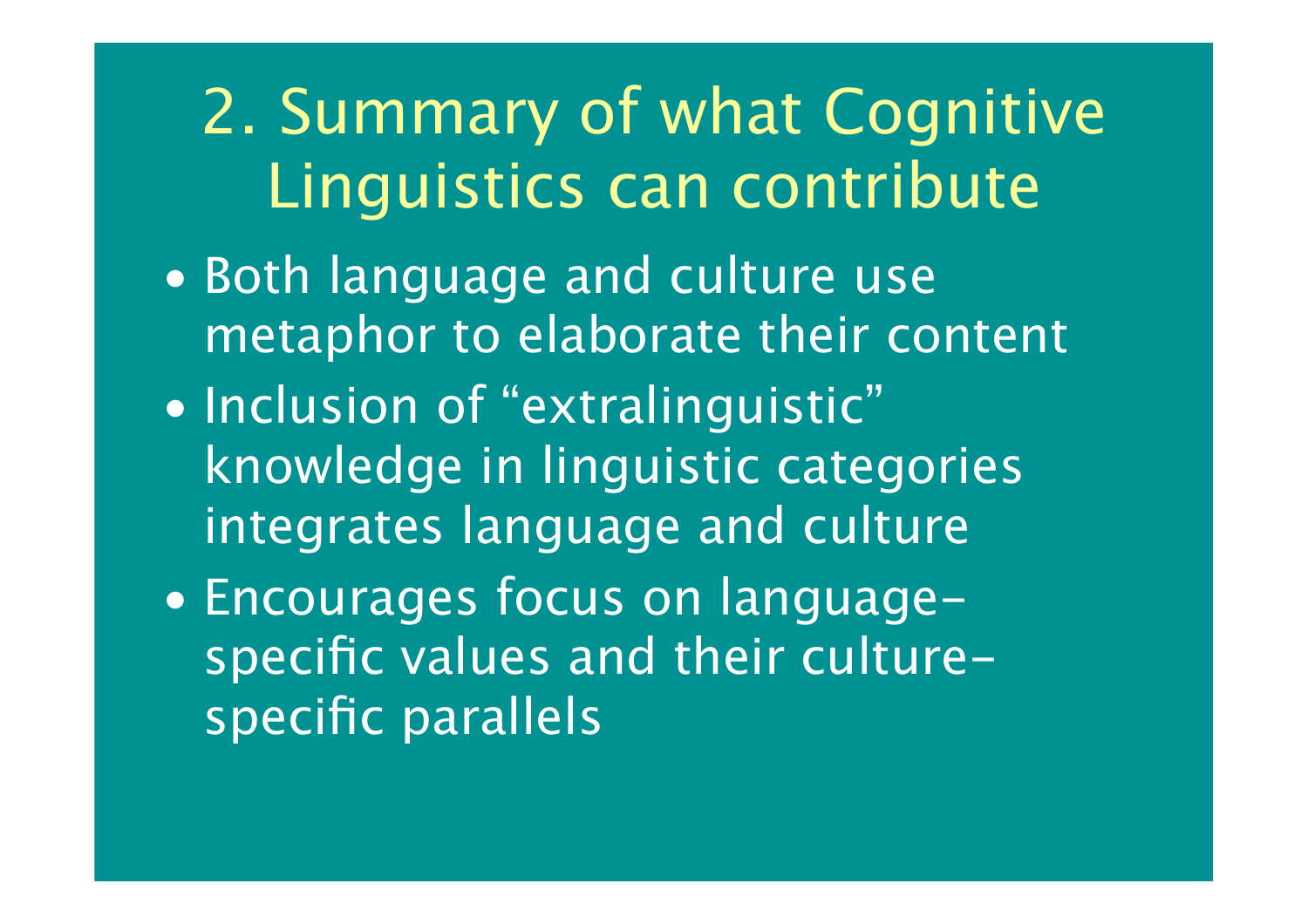#### 3. Case Studies in Cultural **Linguistics**

Case studies of a. Gender b. Inst vs. Dat case c. BE vs. HAVE d. Dative reflexive clitic e. Singular vs. plural

f. Source-location-goal Based on research on Czech, Russian, Polish, Norwegian, and Sámi

Different languages show different patterns of **directing** attention There may be cultural correlations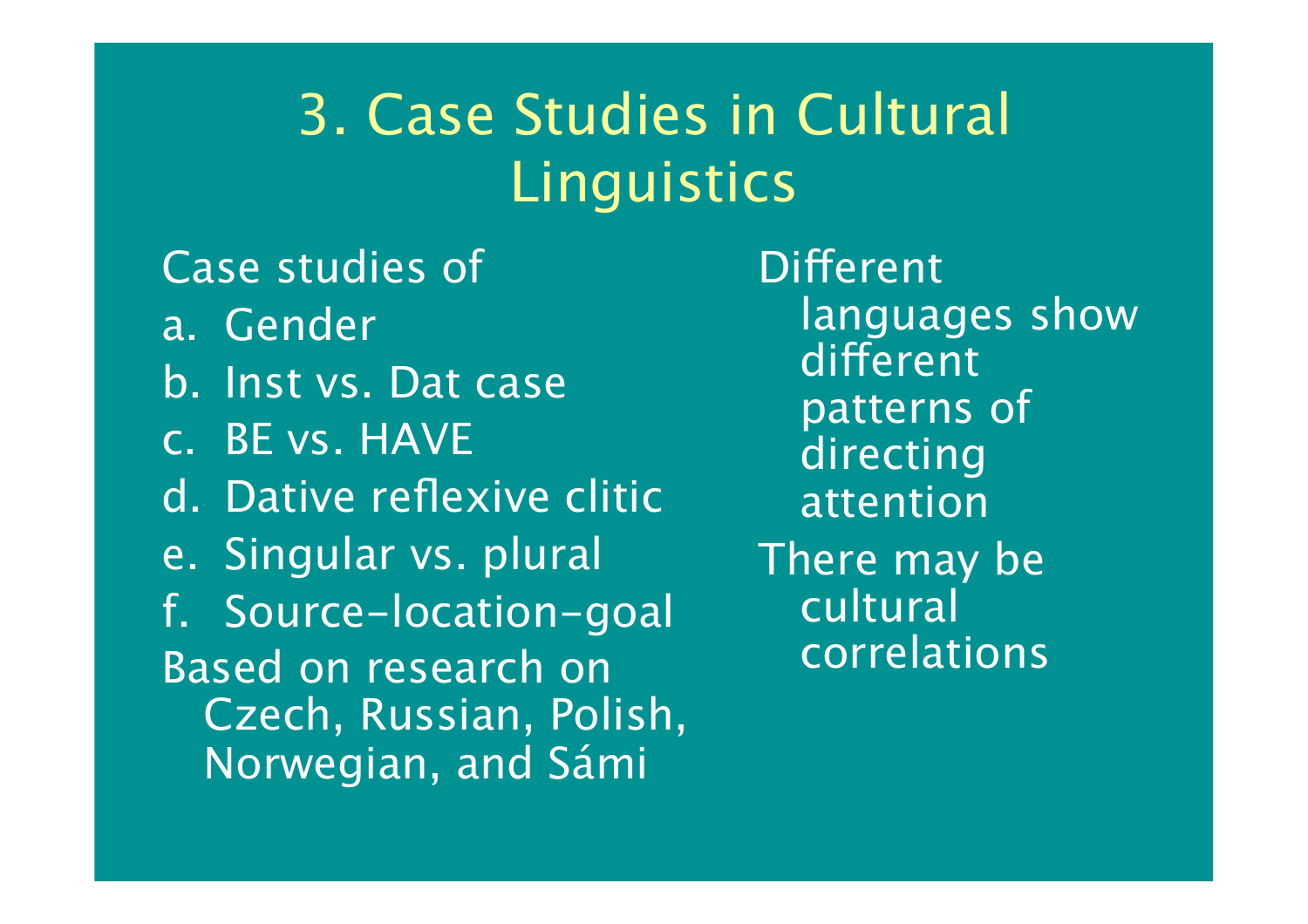# 3a. Gender

- Virility: male human beings vs. everything else
- All Slavic languages (except Slovene) can express virility grammatically: special numerals, inflectional endings, syntactic constructions (Janda 1997, 1999, 2000)
- Most robust in Polish see data on handout

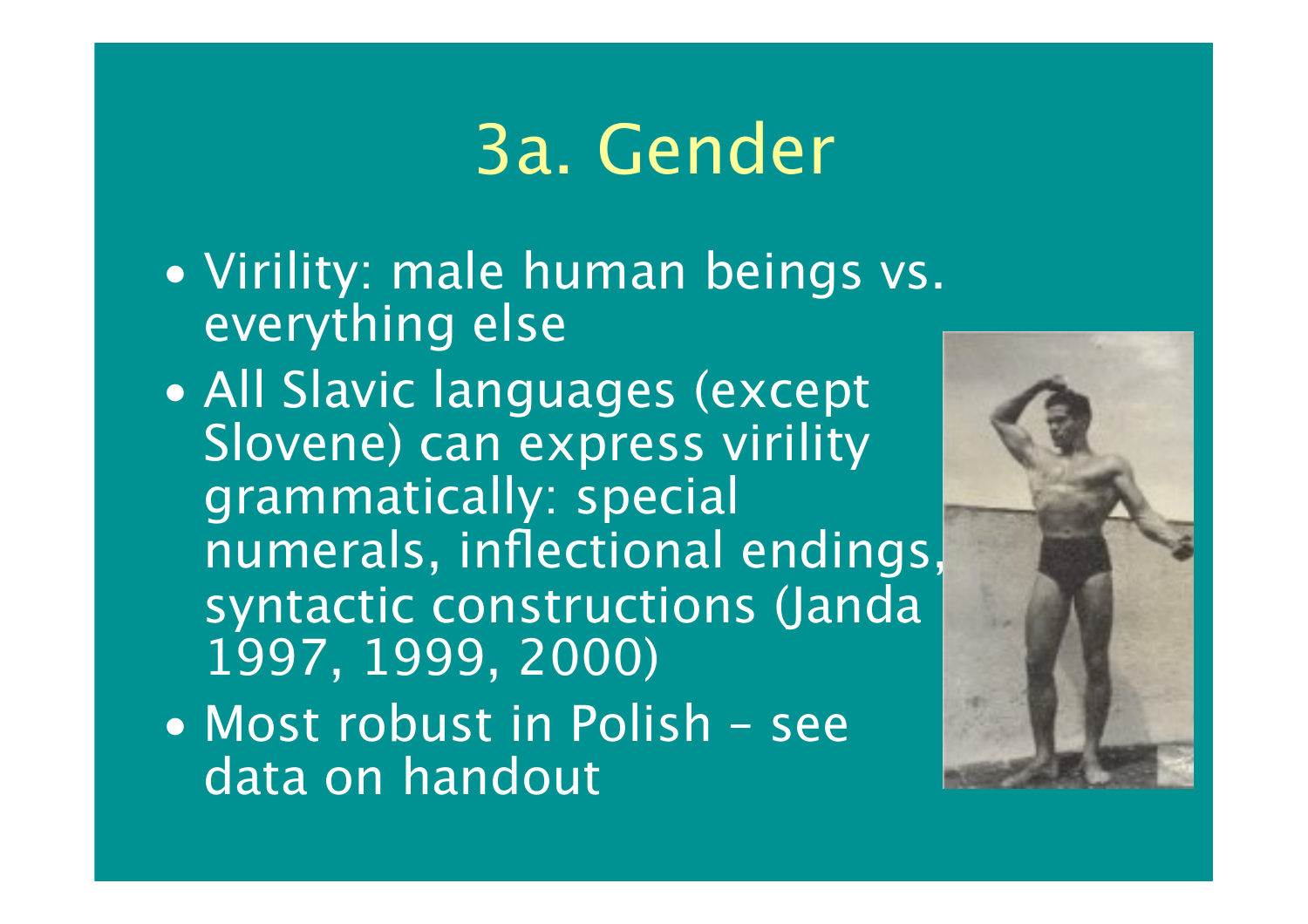# 3a. Gender

- ICM places male human at top end of scale
- Does NOT mean that Polish language and culture are more discriminatory
- Possible cultural correlates:
	- Poland is most ethnically homogeneous state in EU (2006 CIA World Fact Book)
	- Poles are very concerned about "purity" of Polish (Dybiec 2003)
	- Chivalry still highly prized in Poland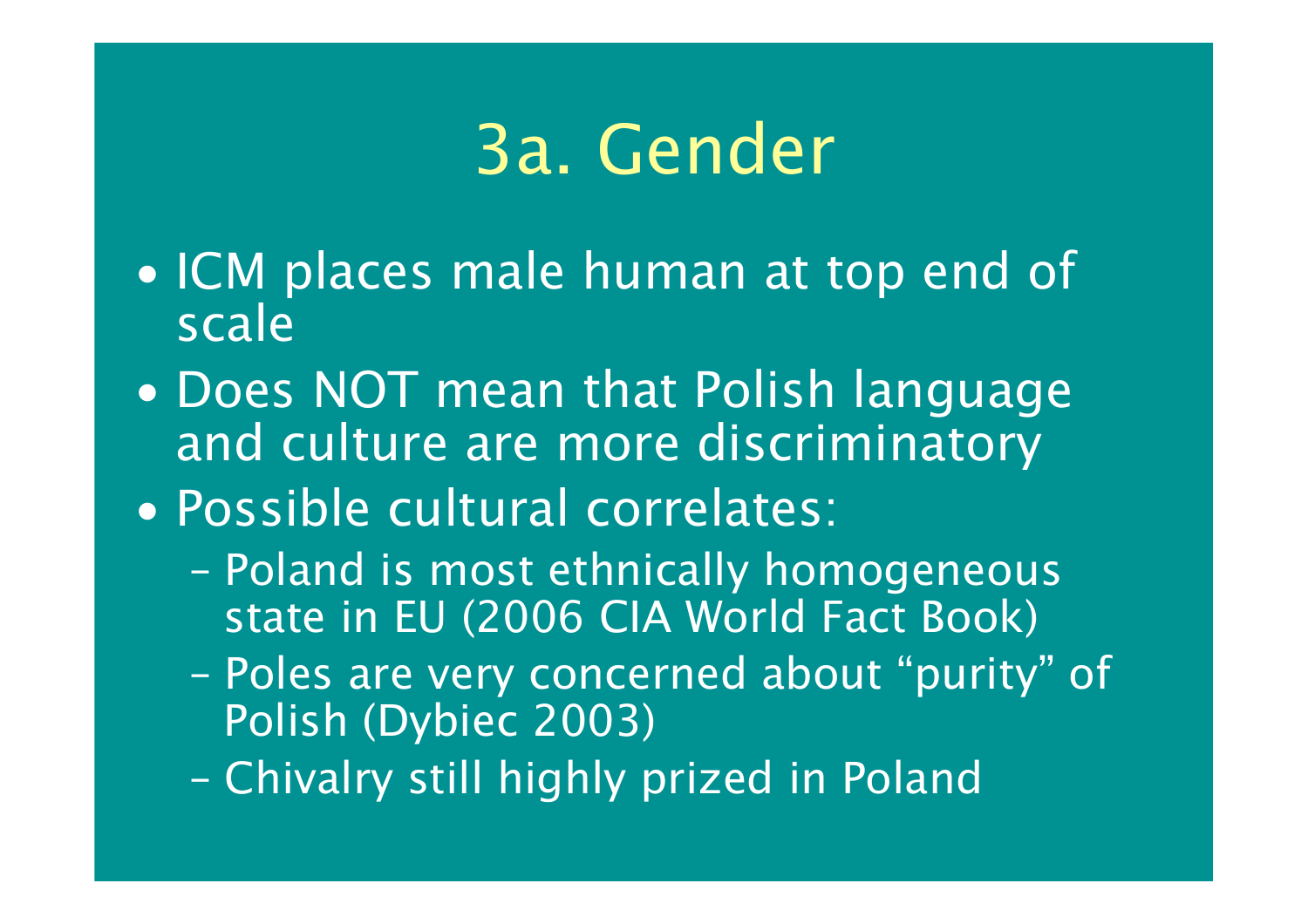# 3a. Gender

Julia Kuznetsova – grammatical profiling of Russian verbs

- Russian marks gender of subject on singular past tense forms of verbs: masculine, feminine, or neuter
- Data: Russian National Corpus (>140M words) – 8,340 verbs with more than 20 past tense forms
- fem:masc ratio for all verbs, ranging from zero to infinity
- Peak is at 0.3 typical Russian verb has  $3x$ as many masculine as feminine forms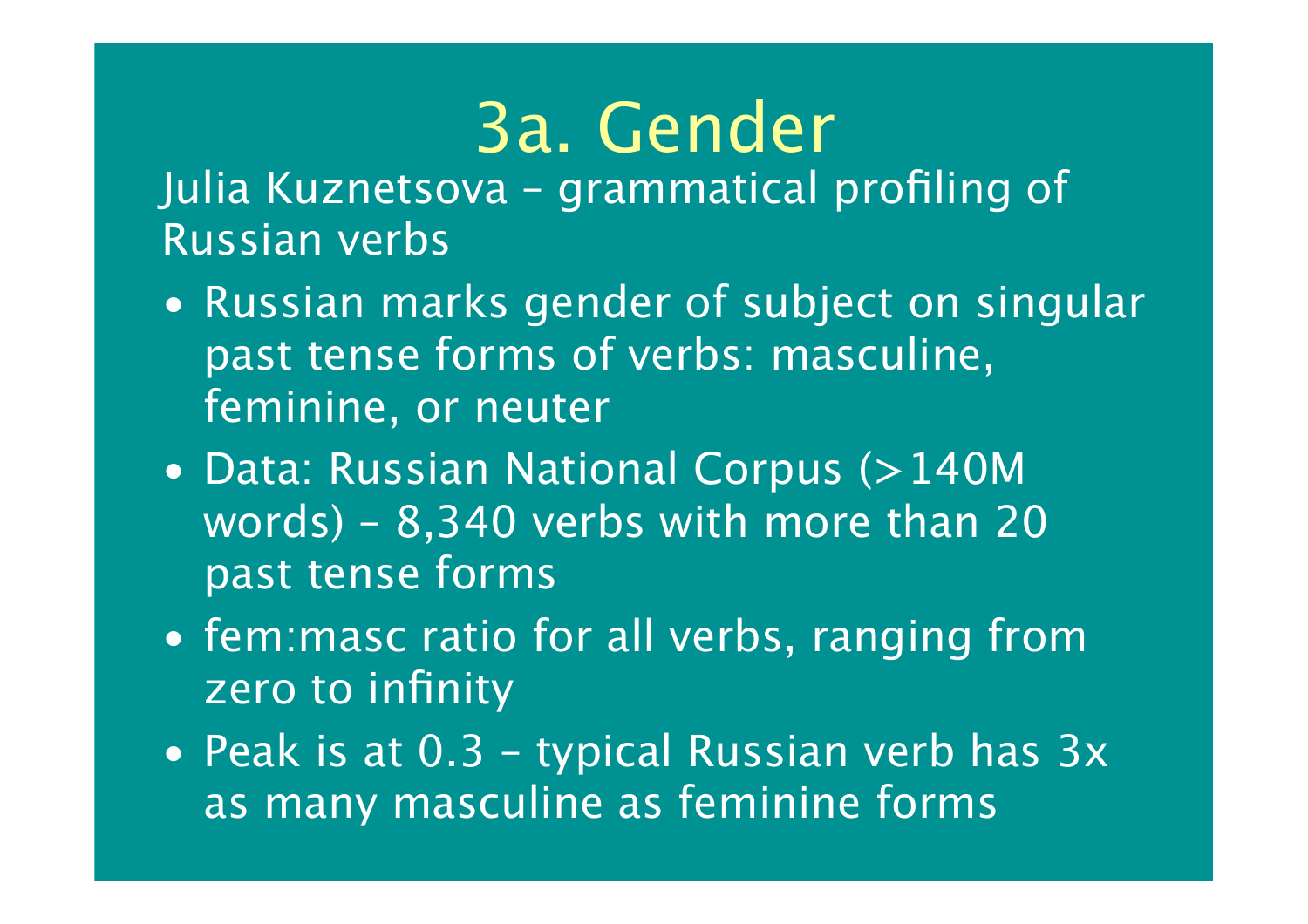#### 3a. Gender (See data sample on handout) • Top 100 Masculine verbs in Russian: – leadership, professions, drinking, smoking, aggressive sex, argumentation, evaluation, cutting, hammering, liturgical and high style domains • Top 100 Feminine verbs in Russian: – maternity, child-rearing, needlecrafts, cooking, washing, crying, exclaiming, lamentation, relationships with men, moving and speaking like a bird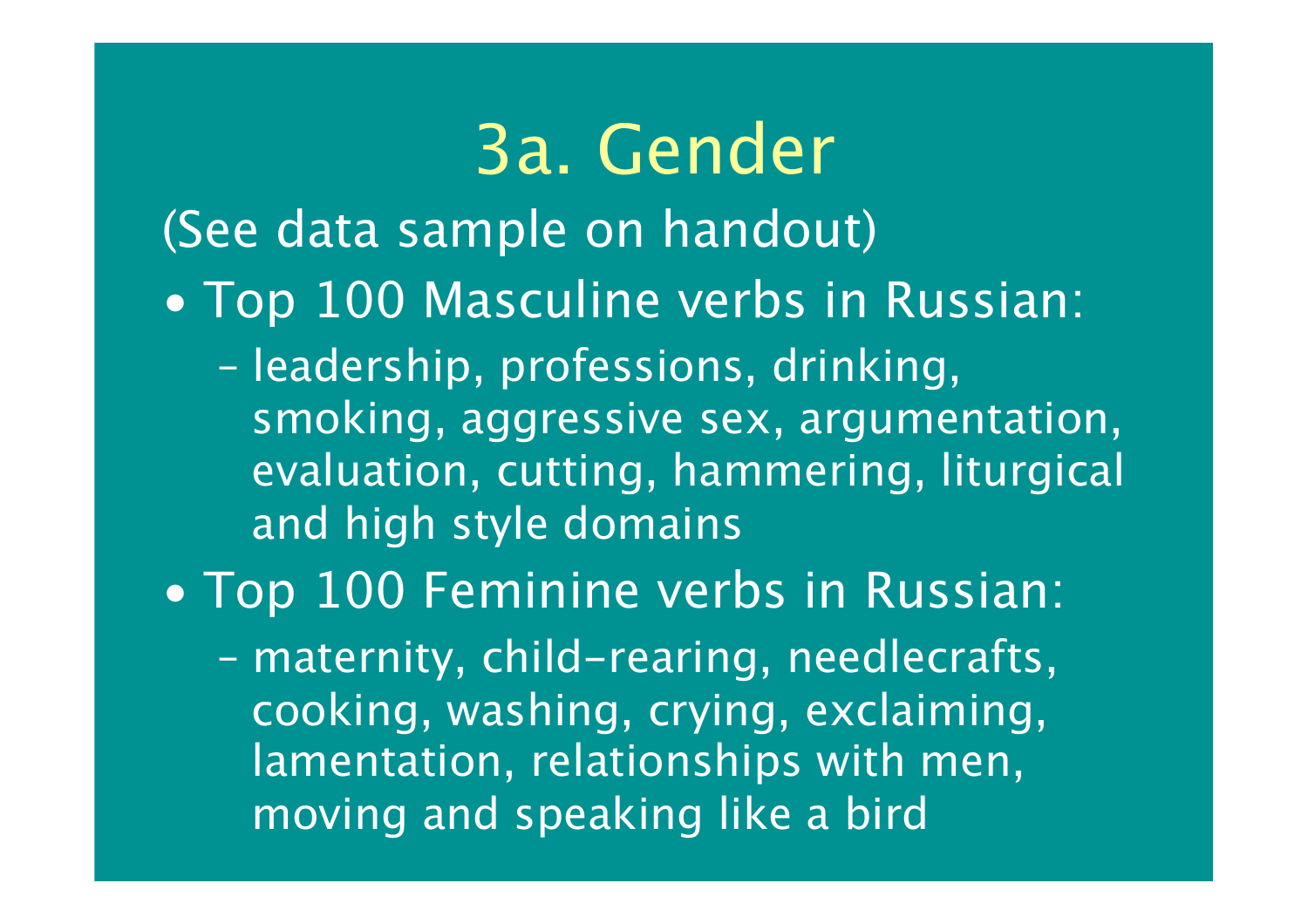### 3b. Instrumental vs. Dative case

- Russian & Czech inherited same grammatical case system from Proto-Slavic
- Case government of verbs expressing domination differs (Janda & Clancy 2002, 2006)
- See data on handout

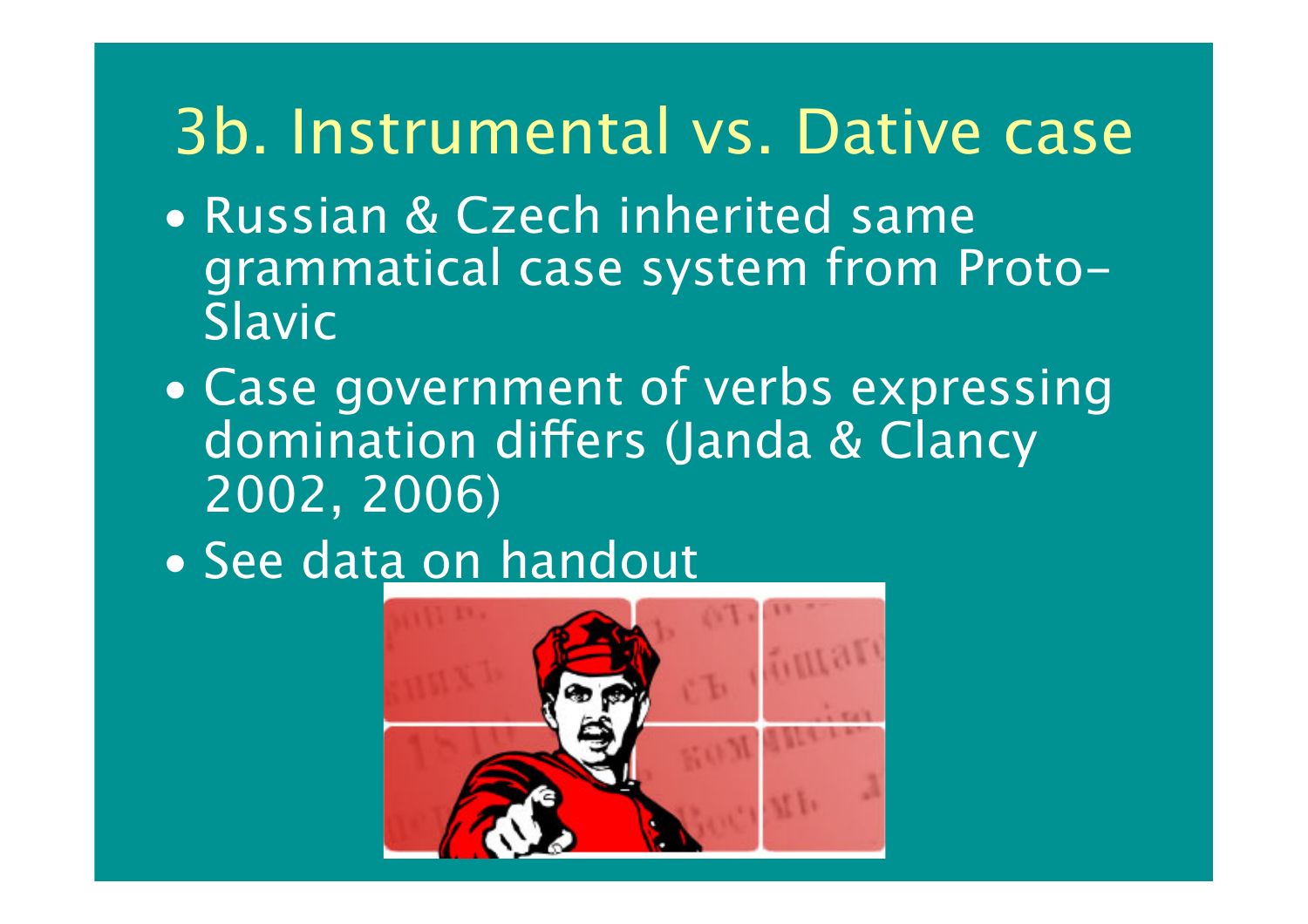### 3b. Instrumental vs. Dative case

- For verbs expressing domination,
	- Russian uses the Instrumental case, stressing that human beings under domination are used like tools
	- Czech uses the Dative case, stressing the human capacity of dominated people
- Maybe just coincidence
- Possible cultural correlates: historical reality – Russians have often dominated, Czechs have often been dominated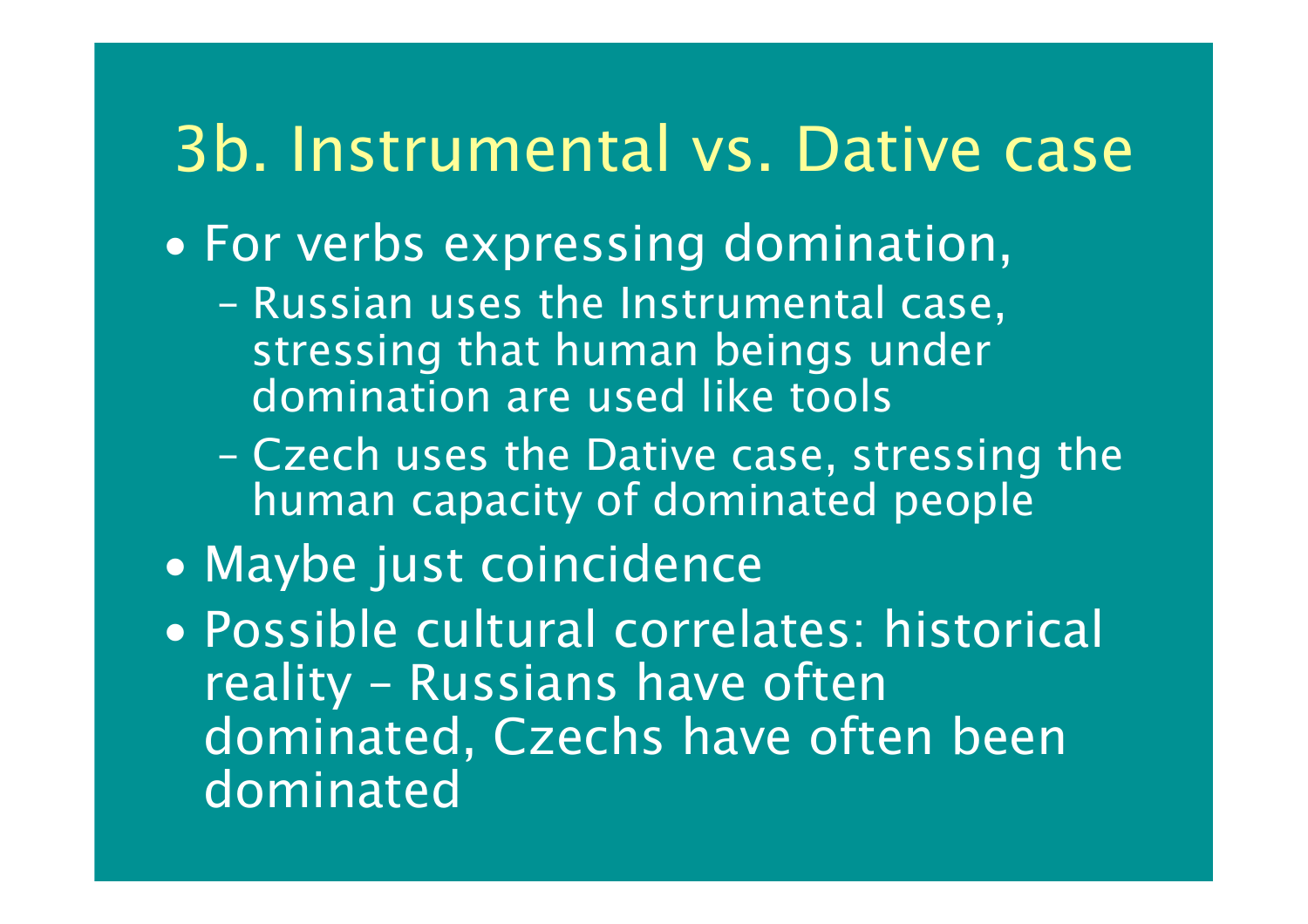# 3c. BE vs. HAVE

- Russian is a BE language:
	- U menja mašina [By me (is) car]
	- Only one modal verb, moč' 'be able'
	- Many impersonal constructions with logical subject in Dative case
- Czech is a HAVE language:
	- Mám auto [(I) have car]
	- Plenty of modal verbs
	- Less use of impersonal constructions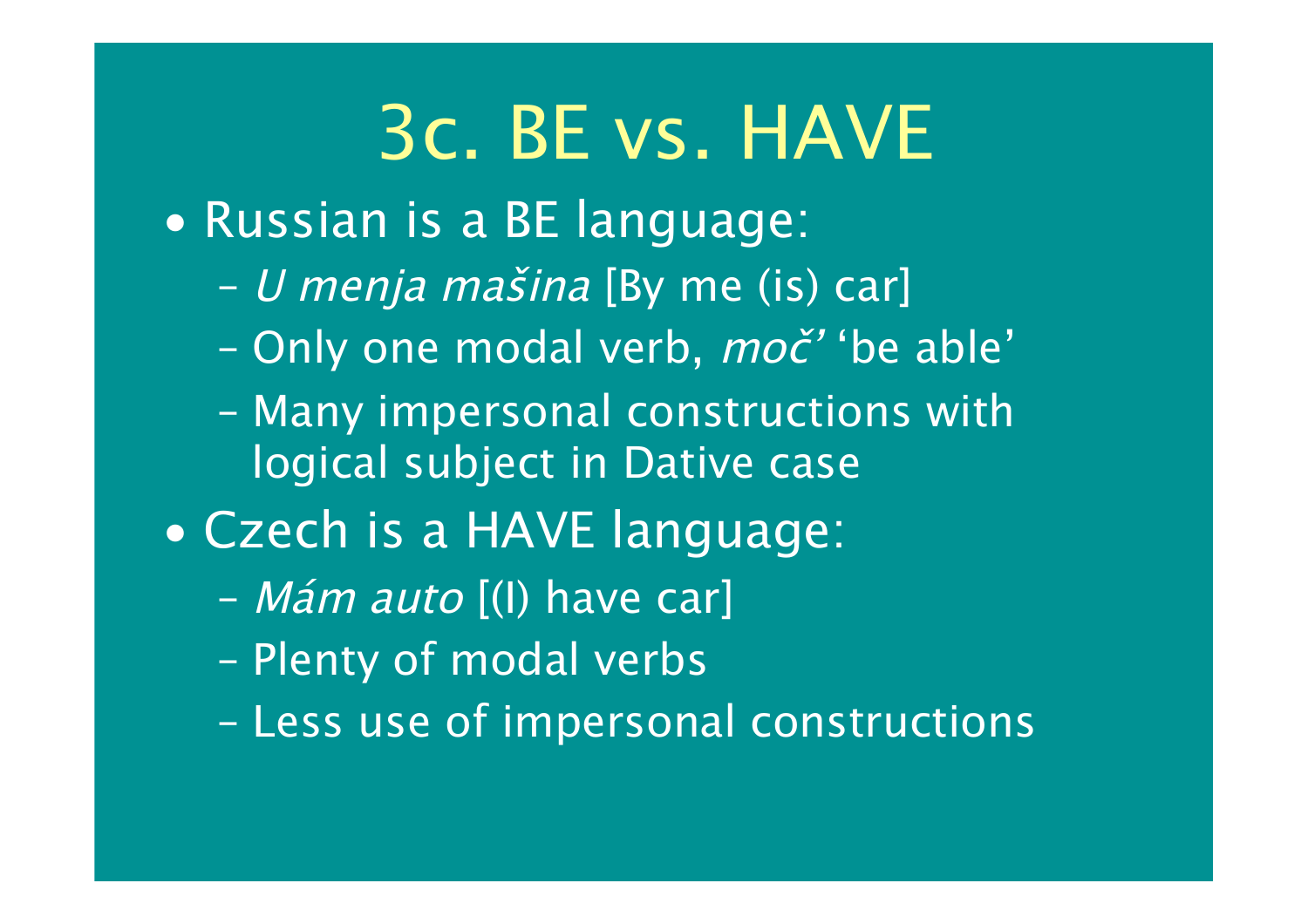# 3c. BE vs. HAVE

- Russian is a language where things happen to people
- Czech is a language where many of the same experiences are things people do
- Possible cultural correlates:
	- Russian fatalism is a famous phenomenon (Nietsche 1888 to Guelassimov 2006)
	- There is no corresponding "Czech fatalism"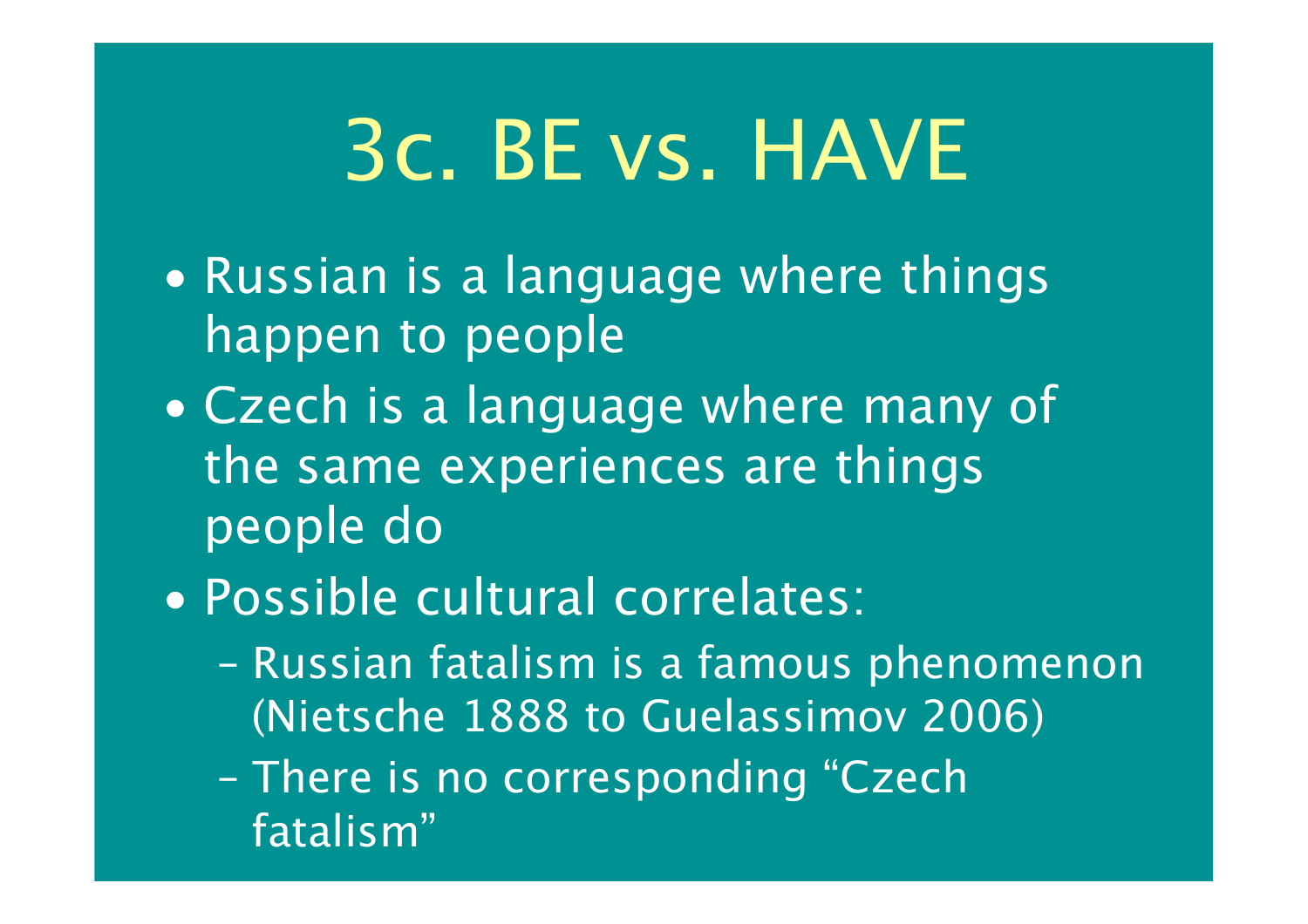## 3c. BE vs. HAVE

#### • BUT:

- Sámi is also a BE language (like Russian):
- Mus lea biila [Me-LOC is car]
- Sámi has even more modal verbs than Czech
- …and even fewer impersonal expressions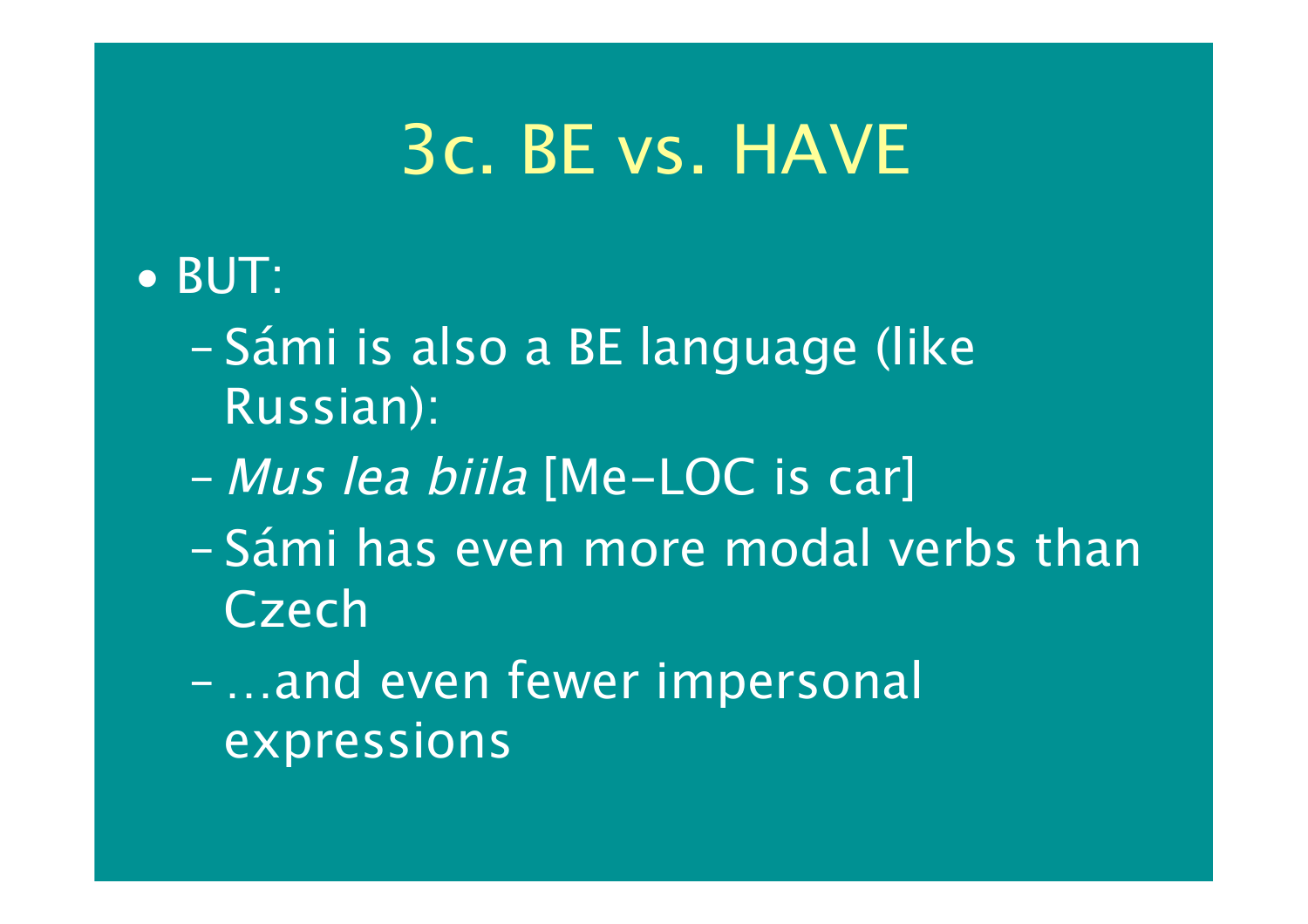## 3d. Dative reflexive clitic

- Czech preserved the Proto-Slavic short form Dative reflexive clitic pronoun si 'for oneself'
	- this form was lost in many neighboring languages (Russian, Polish), but behaves somewhat similarly in Slovak
- Czech has used si to develop a wide range of expressions of selfindulgence – See data on handout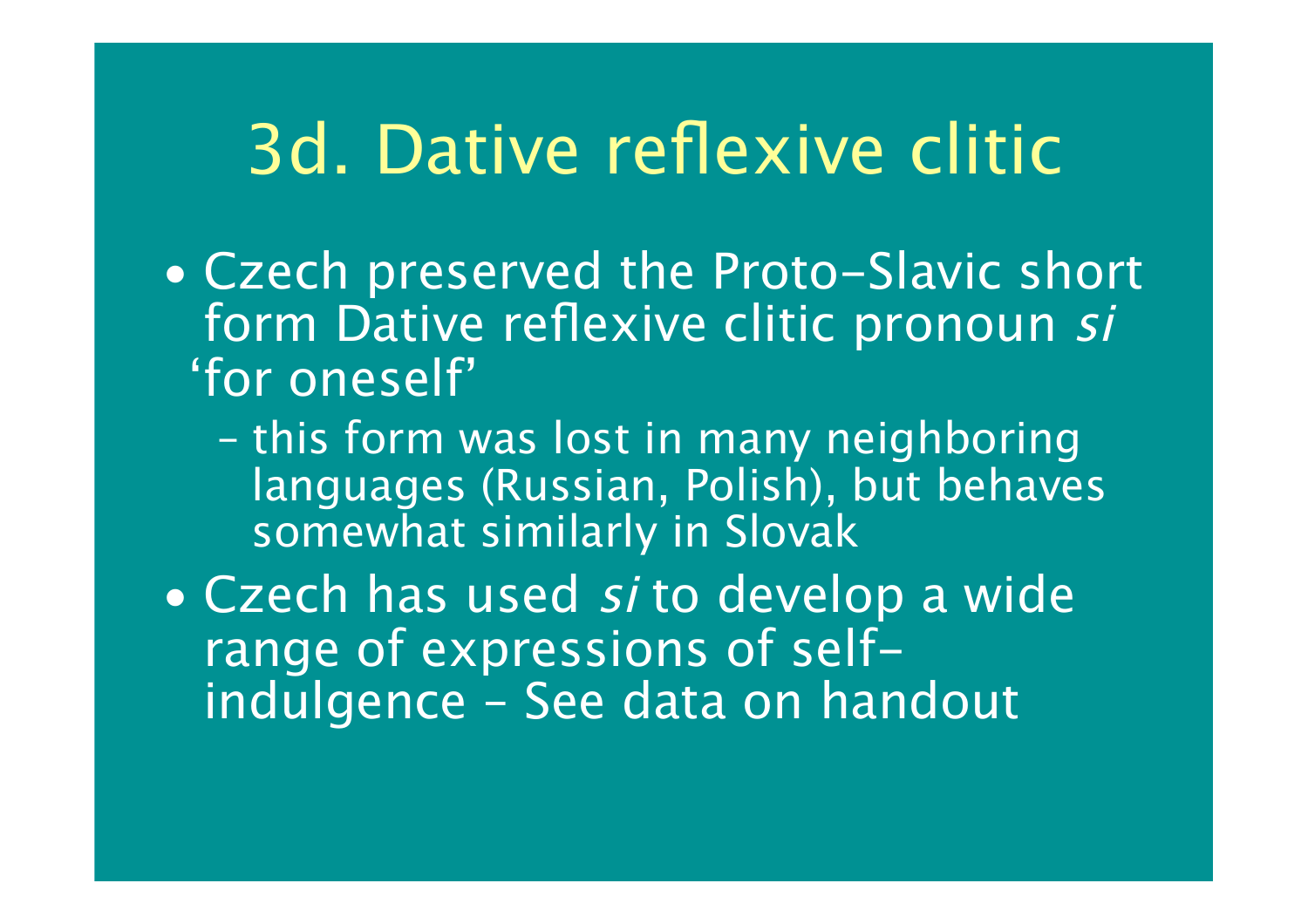# 3d. Dative reflexive clitic

- Czech makes large and consistent investment in emphatic expression of benefit to the self
- Possible cultural correlates:
	- me-first self-indulgence of Švejk
	- Jára D. Cimrman's "inventions"
	- Dubček's "Communism with a human face"
	- Contrast with Russian communism which was more focused on collective than individual needs

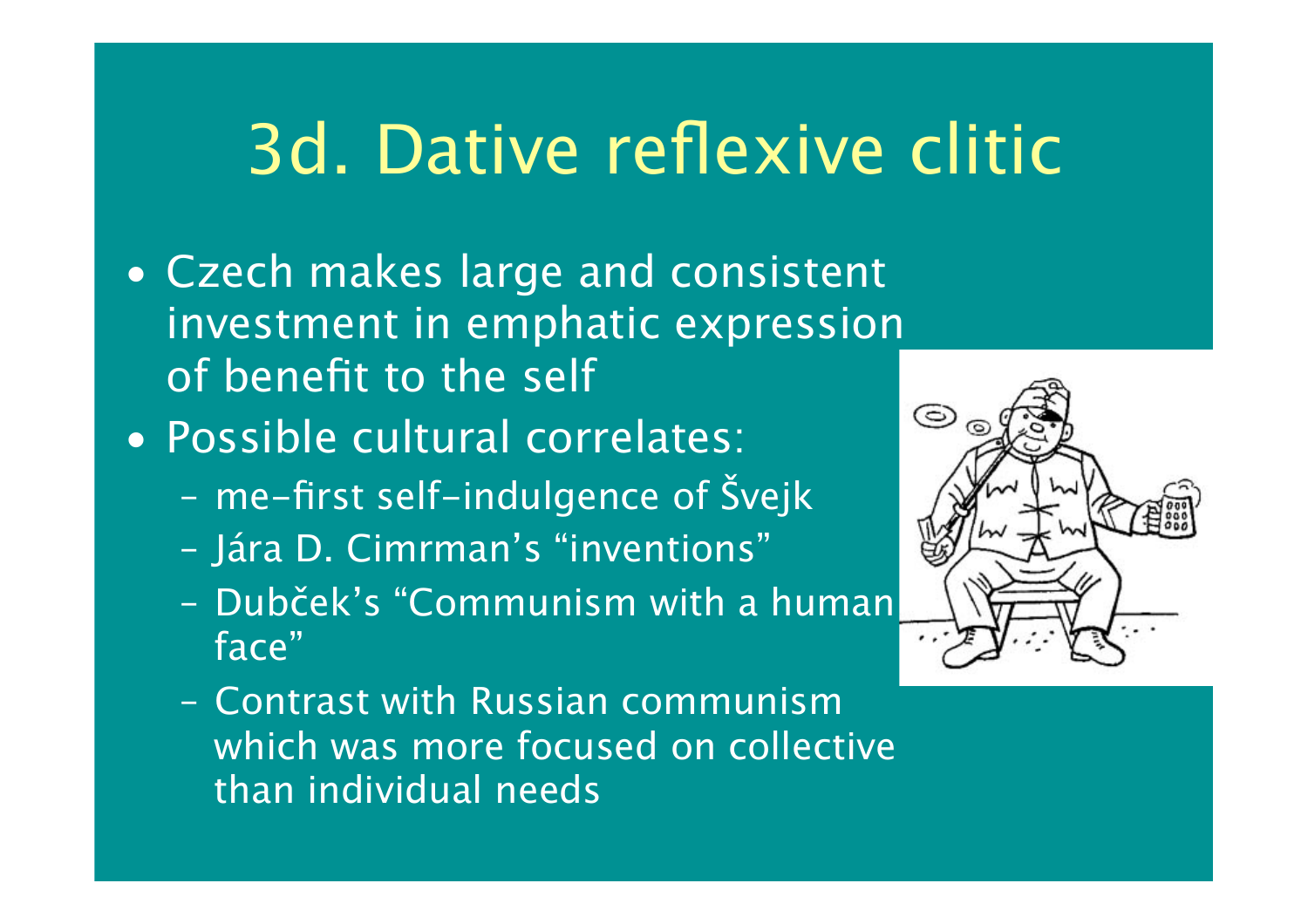- Both Russian and Czech use singular for masses, plural for countable objects
- Russian has a higher threshold for the transition between count and mass, accepts rather large objects as masses; Czech treats many of these as singular masses (See data on handout)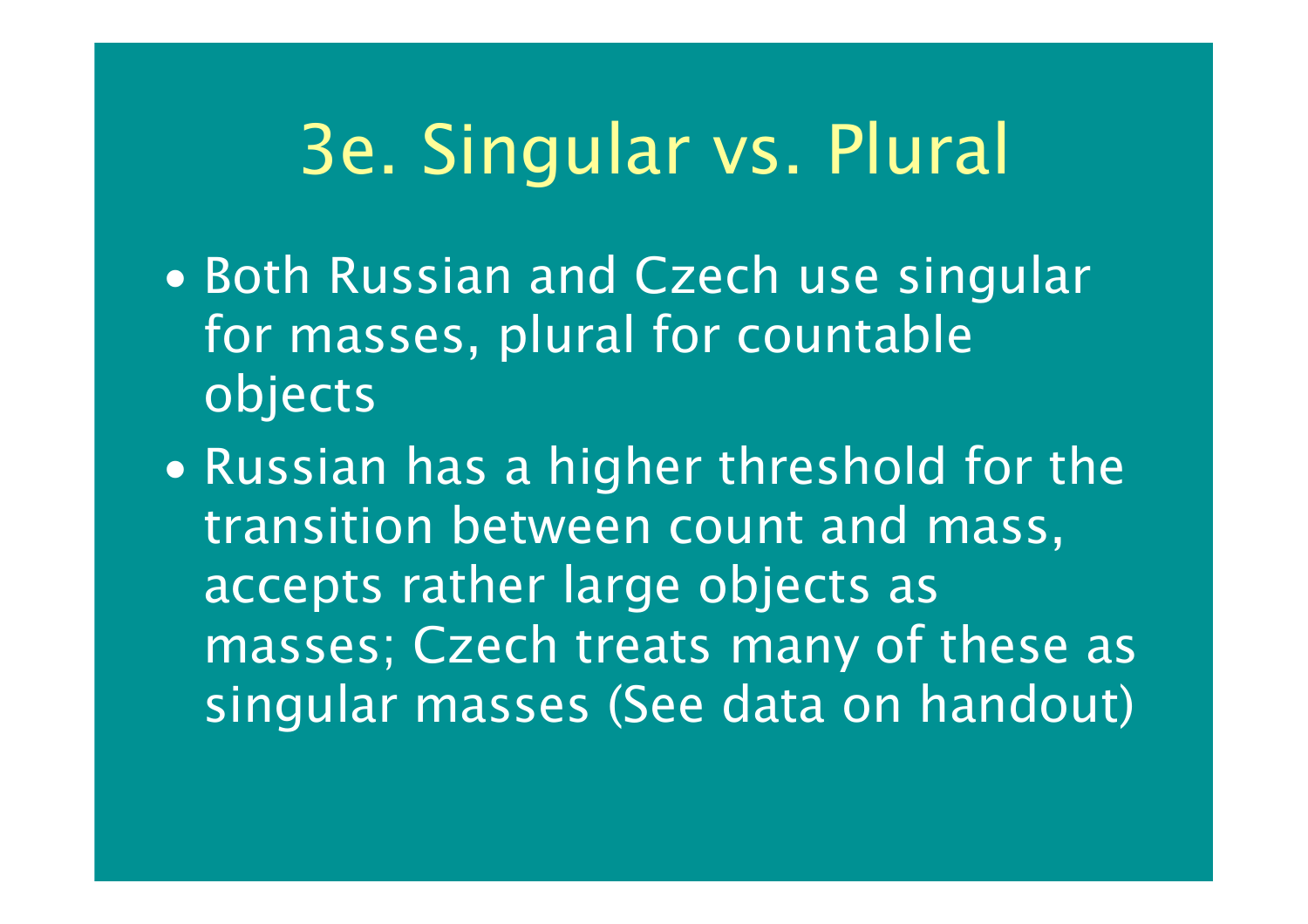- The count vs. mass distinction for nouns in Slavic has a parallel in verbal aspect
- Perfective conceived of as a countable solid object (Russian): Pisatel' napisal roman 'A writer wrote [perfective] a novel'
- Imperfective conceived of as a mass (Russian): Pisateli pišut romany 'Writers write [imperfective] novels'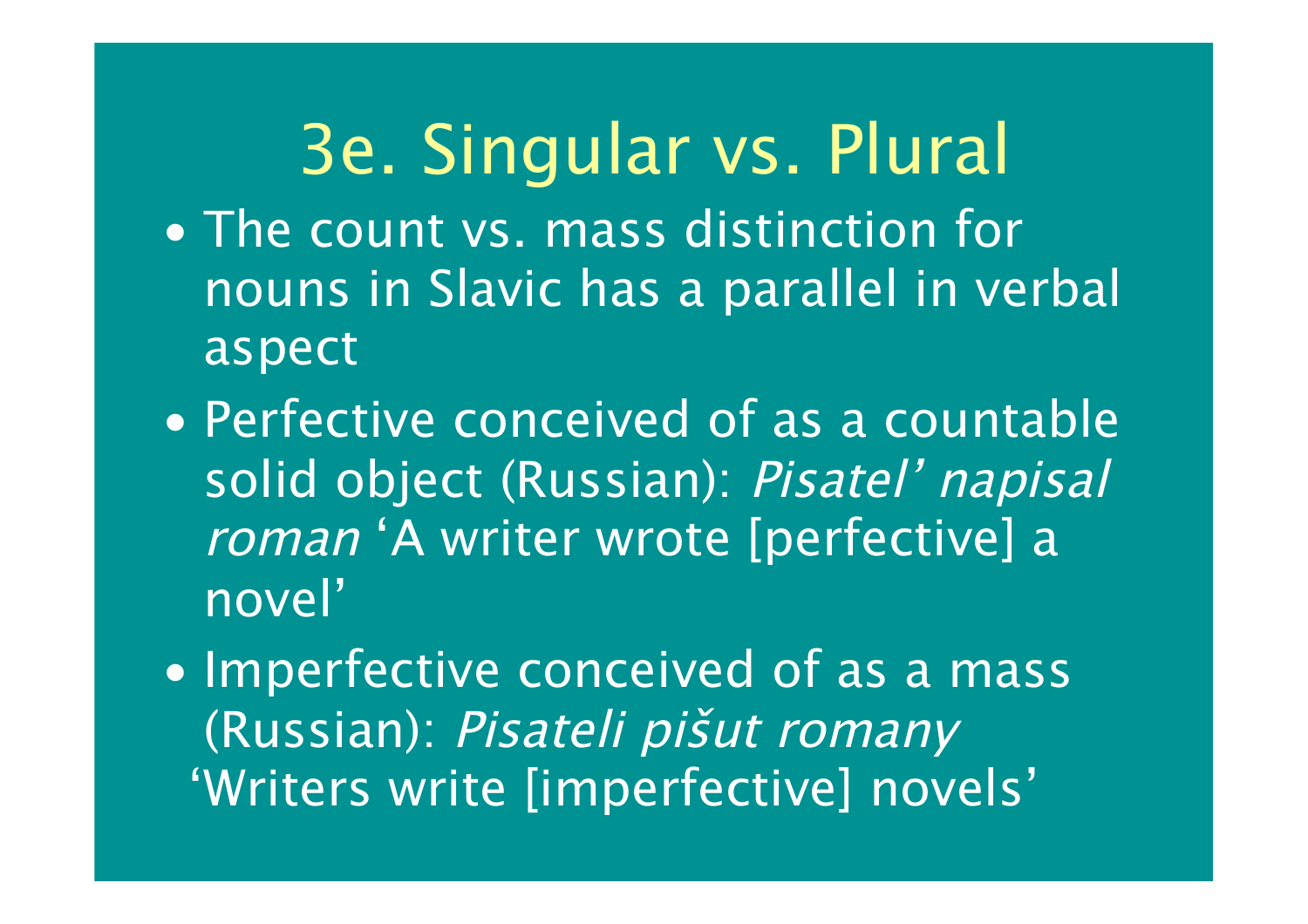- Russian uses more Imperfective than Czech (cf. historical present, general-factual, polite imperatives, annulled reversible actions), parallel to use of more singularonly mass nouns for items like kartofel' 'potatoes' , kljukva 'cranberries', and izjum 'raisins'
- Possible cultural correlates: Size boundary for individuation is higher in Russian, might correlate to focus on individual vs. collective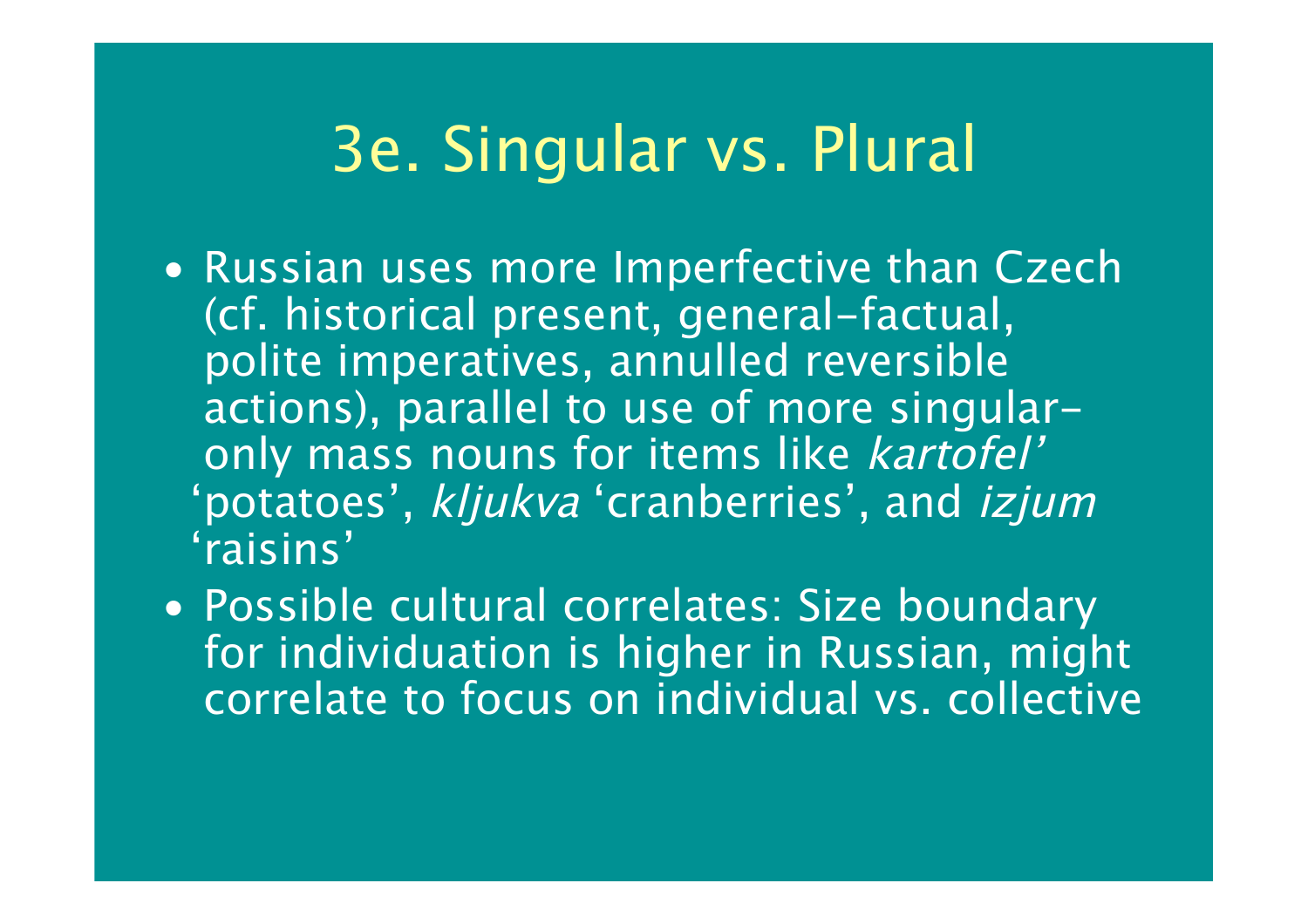- In Sámi, sg vs. plural does not correspond to count vs. mass, but instead both sg and plural are used for masses
	- **sg** designates masses that are wet/hold together *gáffe* 'coffee (cooked, drinkable)', deadja 'tea (cooked, drinkable)'
	- **pl** designates particulate masses that don't hold together *gáfet* 'coffee (dry beans)', *deajat* 'coffee (dry leaves)', *jáfut* 'flour'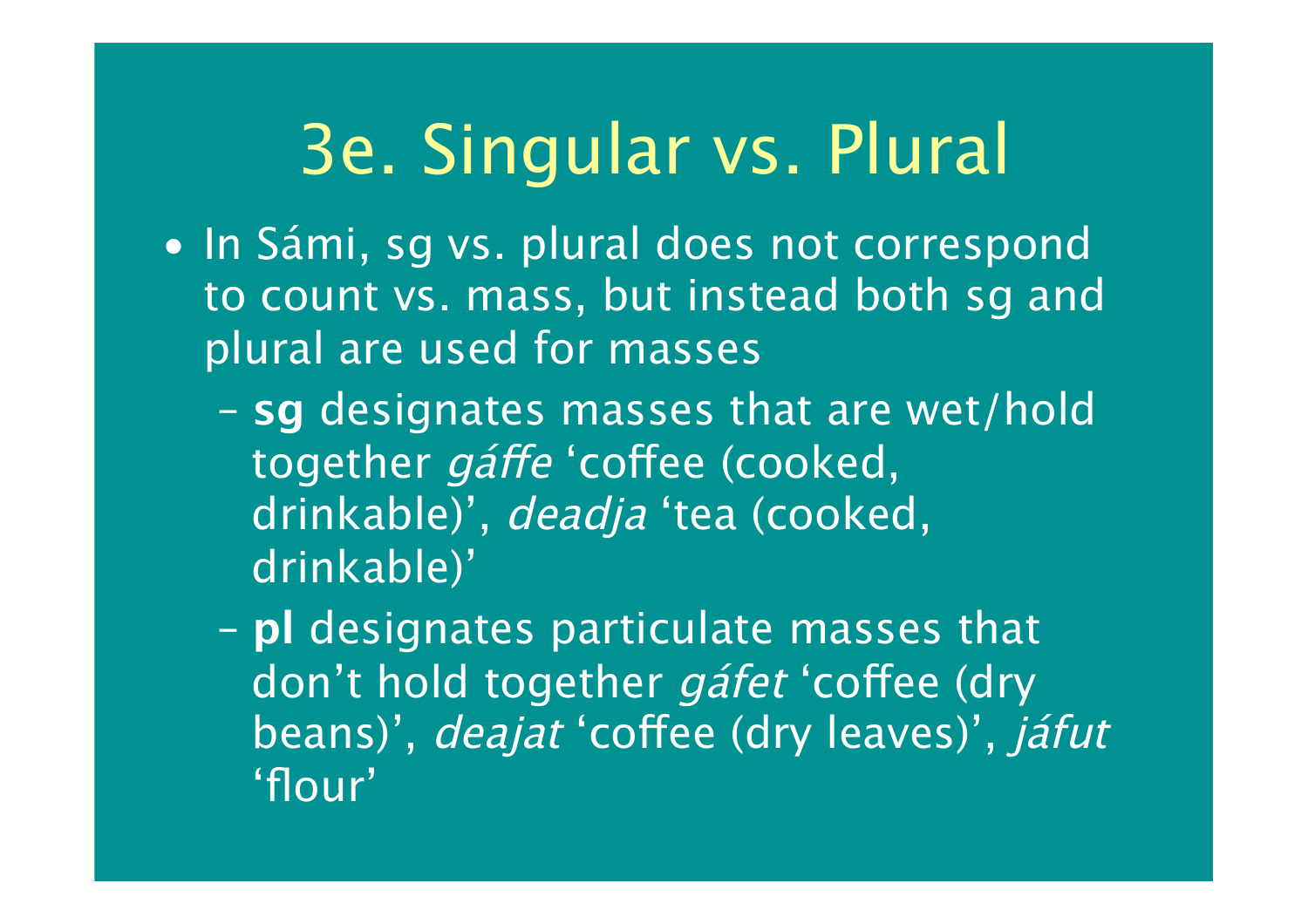# 3f. Source-location-goal

- Norwegian uses three different ways to express source, location, goal
- Russian uses the same preposition to express both location and goal
	- A location is a place you go to
- Sámi uses the same case to express both source and location

– A location is a place you come from See data on handout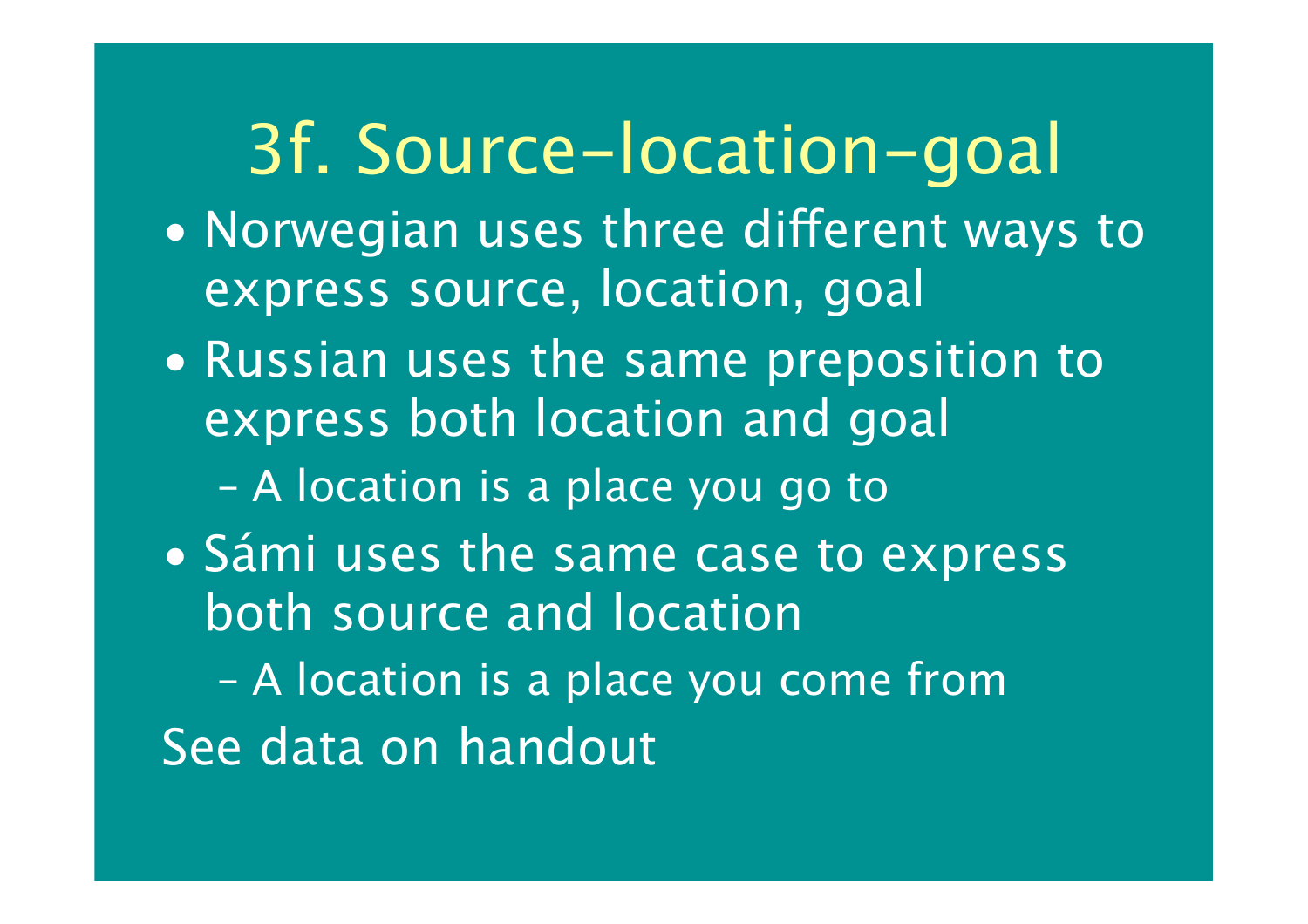## 3f. Source-location-goal

#### • Possible cultural correlates

- Sámi has traditionally a nomadic culture, Russian is not
- Sámi has a very complex kinship system, strong reference to where one comes from